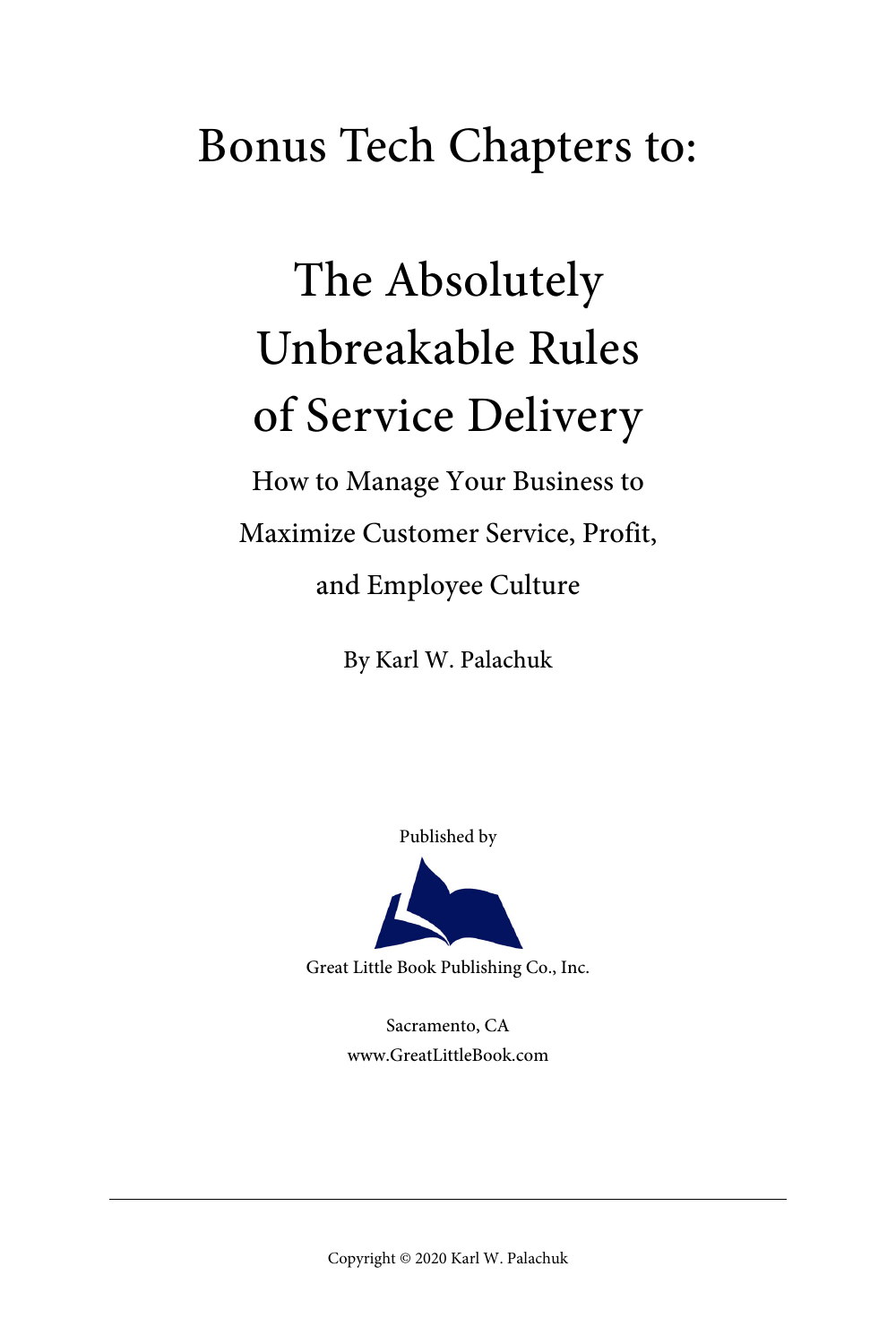Great Little Book Publishing Co., Inc.

Sacramento, CA

The Absolutely Unbreakable Rules of Service Delivery: How to Manage Your Business to Maximize Customer Service, Profit, and Employee Culture by Karl W. Palachuk

Copyright © 2020 by Karl W. Palachuk

All rights reserved.

Some pieces of this book were previously published in my blog at https://blog.smallbizthoughts.com.

www.greatlittlebook.com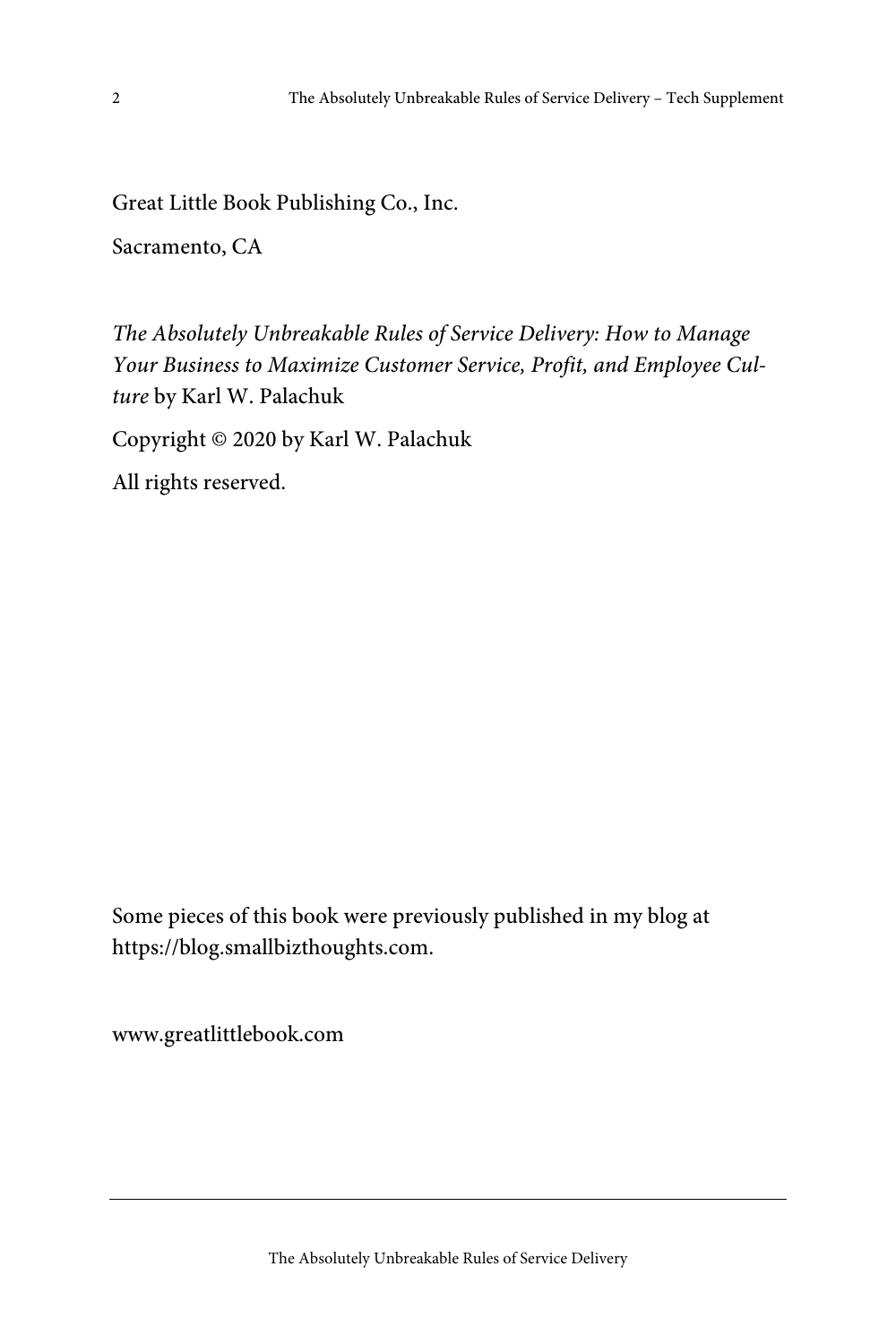## Bonus Tech Chapters To:

#### The Absolutely Unbreakable Rules of Service

How to Manage Your Business to Maximize Customer Service, Profit, and Employee Culture

#### Karl W. Palachuk

#### **Table of Contents**

| T2. Only Sell and Recommend Business-Class Equipment  14  |  |
|-----------------------------------------------------------|--|
| T3. Replace All Hardware at The End of the Warranty 21    |  |
|                                                           |  |
|                                                           |  |
| T6. Use a PSA (Professional Services Automation) Tool  34 |  |
|                                                           |  |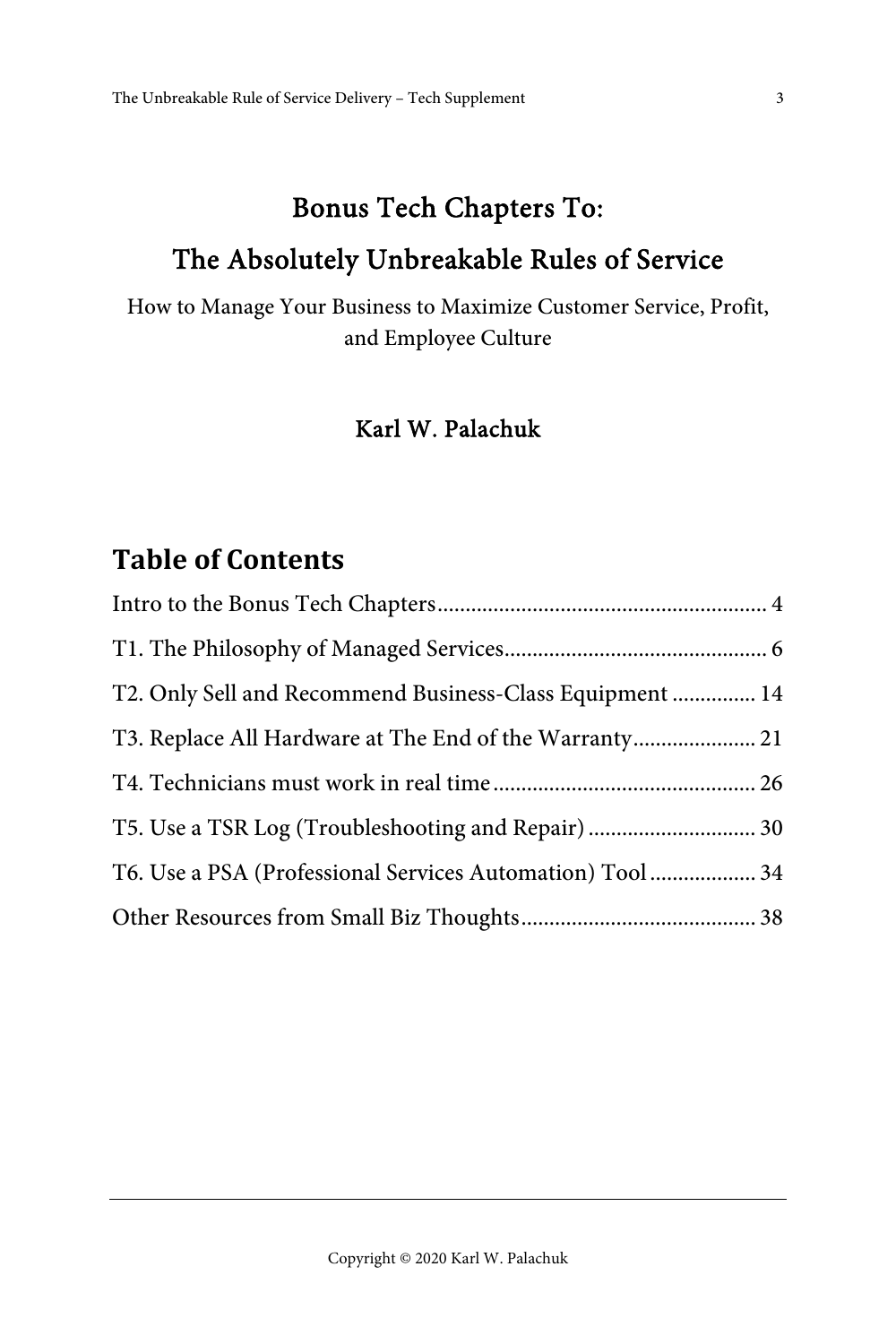## Intro to the Bonus Tech Chapters

I've been writing books since 1995. Well, let's be honest, I was writing before that. I've been publishing books since 1995. And while I've written books for the non-technical audience, my largest audience is IT professionals, mostly running their own small businesses.

So, I knew that a book on "Service Delivery" for a general audience would be missing some very tech-centric rules. Therefore, I've decided to create a tech supplement to The Absolutely Unbreakable Rules of Service Delivery.

And while the smart business owner of any business might find some value here, these chapters are unabashedly for the IT crowd. So, be warned, if you're not in IT, some of this may not make a lot of sense for your business.

The chapters are:

- The Philosophy of Managed Services
- We only sell and recommend business class equipment
- Replace all hardware at end of warranty
- Technicians must work in real time
- Use a TSR Log (Troubleshooting and Repair)
- Use a PSA (Professional Services Automation)

Assuming you've read the book, you know these rules emerged from the daily practices of my IT consulting companies. I could give many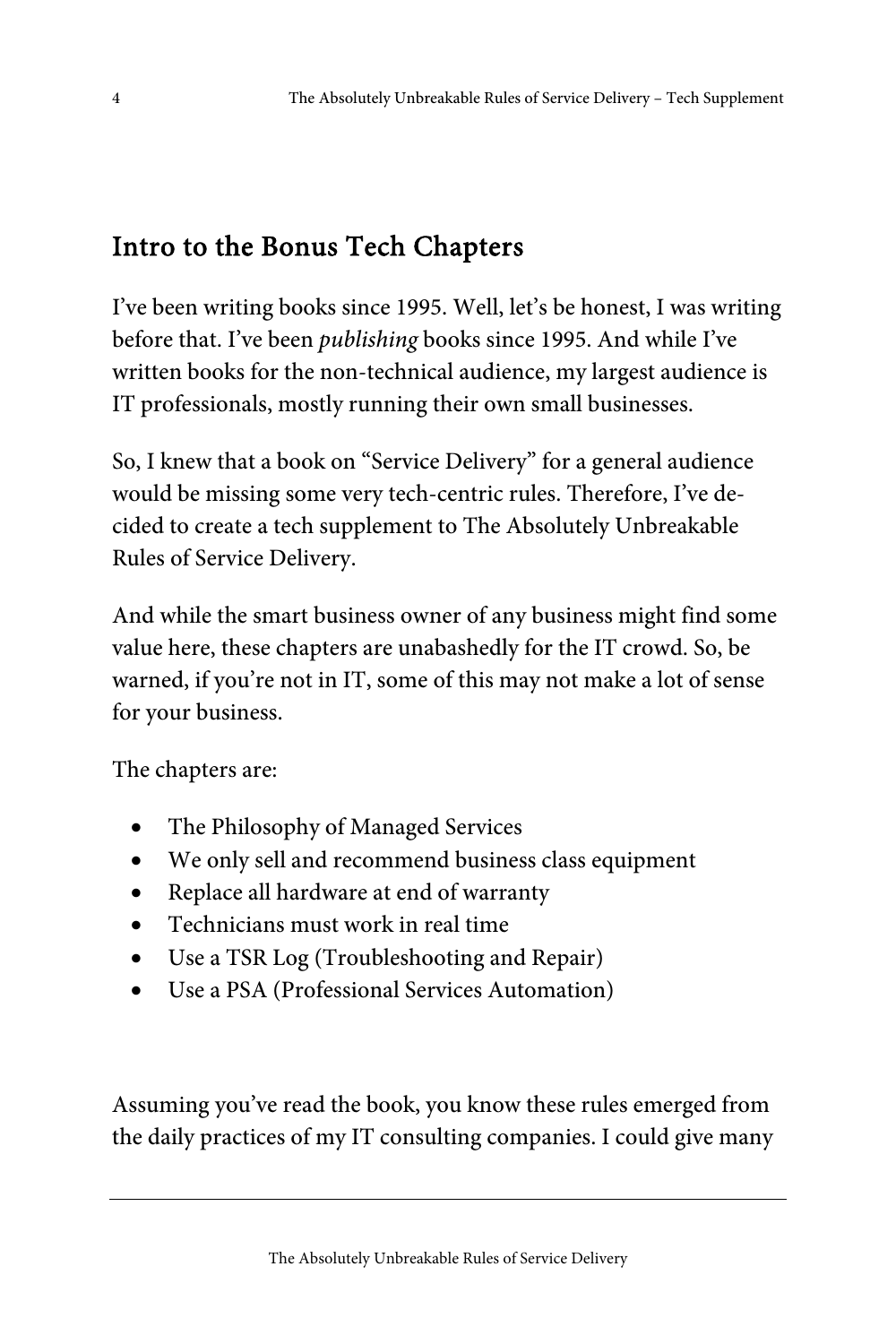more tech-focused examples in the book, but I'm sure you get the picture.

Note: I make every attempt to honestly state what I believe and enjoy the freedom of writing whatever I feel like in my books and blogs. A mention of any product or service is not an endorsement.

As always, I thank you for your support and welcome your feedback.

- karlp@smallbizthoughts.com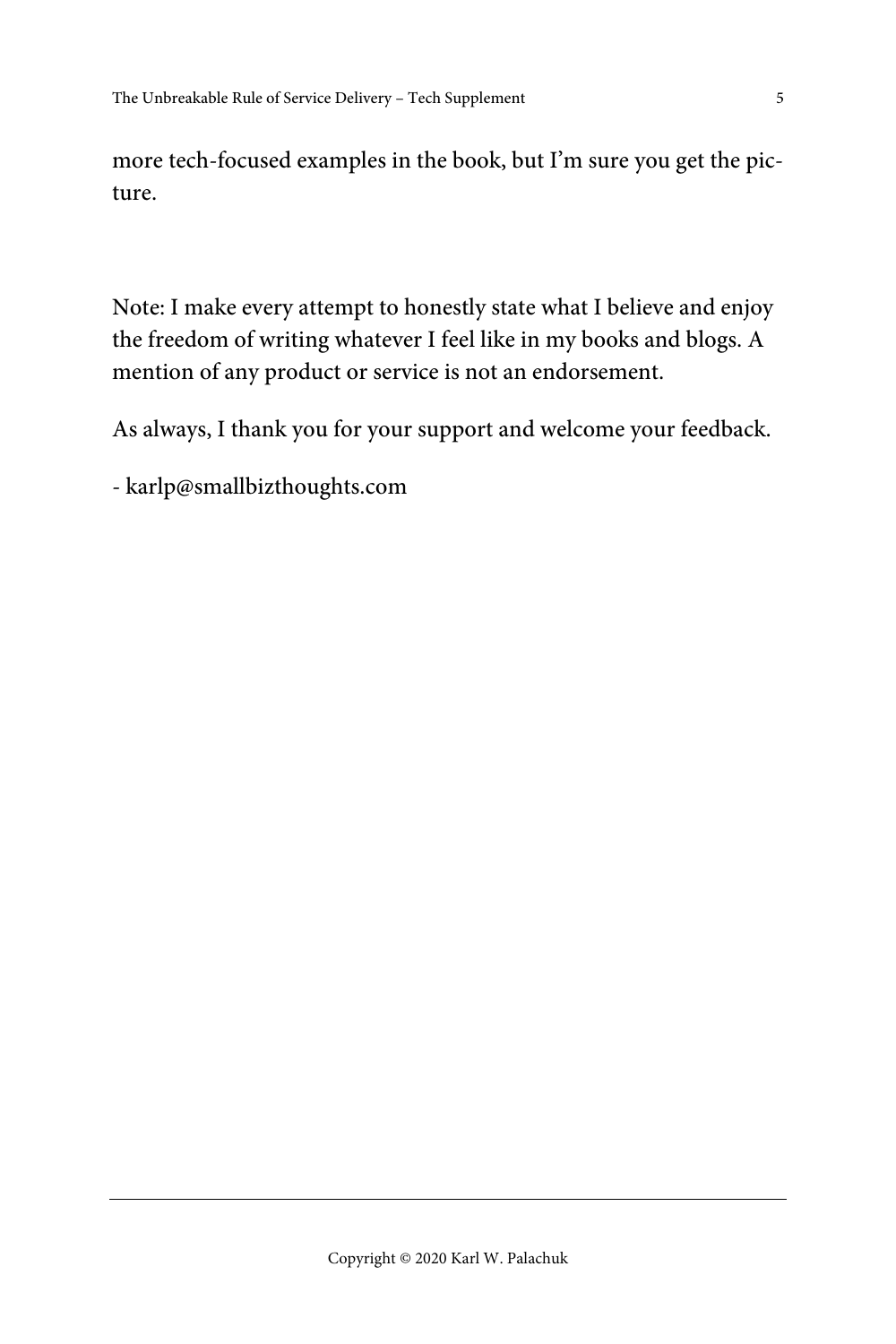## T1. The Philosophy of Managed Services

#### "Managed Service consists of the maintenance of the operating system and software"

First, a story (a true story).

Many years ago, I bought a brand-new car. And there was a tire dealership just one block from where I parked. It was one of those places that promised absolutely top-shelf service. In fact, they made a point of saying that I could trust all my warranty work to them.

So, I took my car there – for everything. I told the mechanic that I'm putting my new car in his hands. I went there for oil changes, alignments, scheduled service, etc. Everything.

Then one day, after about two years, they told me that I needed new tires. What? I don't drive that much. How could I need new tires?

The mechanic explained: It looks like these tires have never been rotated.

WHAT?!!?

How is that possible, I wanted to know. I took my car in to their shop exclusively. They did all the work. They adjusted the breaks. They did the inspections. They did everything.

And – more importantly – I was a great customer. I didn't complain. I didn't resist. I spent every penny they asked me to spend and I had them perform every bit of maintenance they recommended.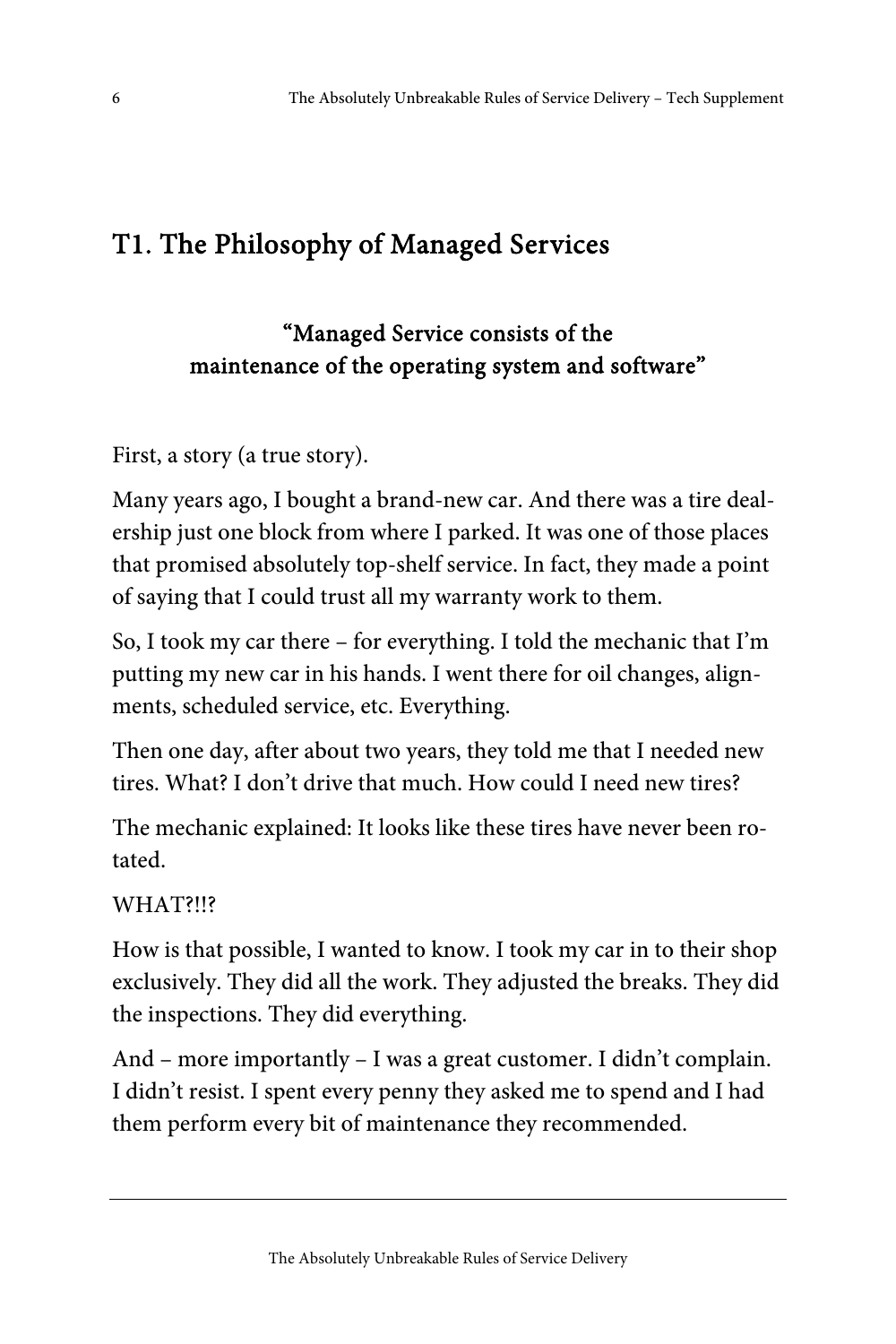#### Why have you never rotated my tires?

"You never asked us to."

Period.

I explained how much I had trusted them, and put my car in their loving hands. They should understand why I expected them to take care of all the details. But they did not understand. Was I wrong here? Was I expecting too much?

Yes, I was wrong. Yes, I expected too much.

For the record: It's too bad that you can't turn over your car to someone and have them just fix everything, and do perfect preventive maintenance.

I was trying to buy something they didn't sell. I had made assumptions about how much of my maintenance could be turned over to someone else. And, it turns out, it's less than "everything." (For the record, I still find this odd since the car comes with a book that lists every single piece of maintenance that needs to be done – including rotating the tires.)

But there's still a limit to how much maintenance you can turn over to someone else. Sadly for me, there was no "managed service" equivalent in the world of automotive maintenance.

It's important to remember this. The customer's assumptions and the service providers assumptions may be very different. Clients want to delegate as much responsibility to you as possible, for a reasonable fee. But, of course, there are also assumptions about what is reasonable.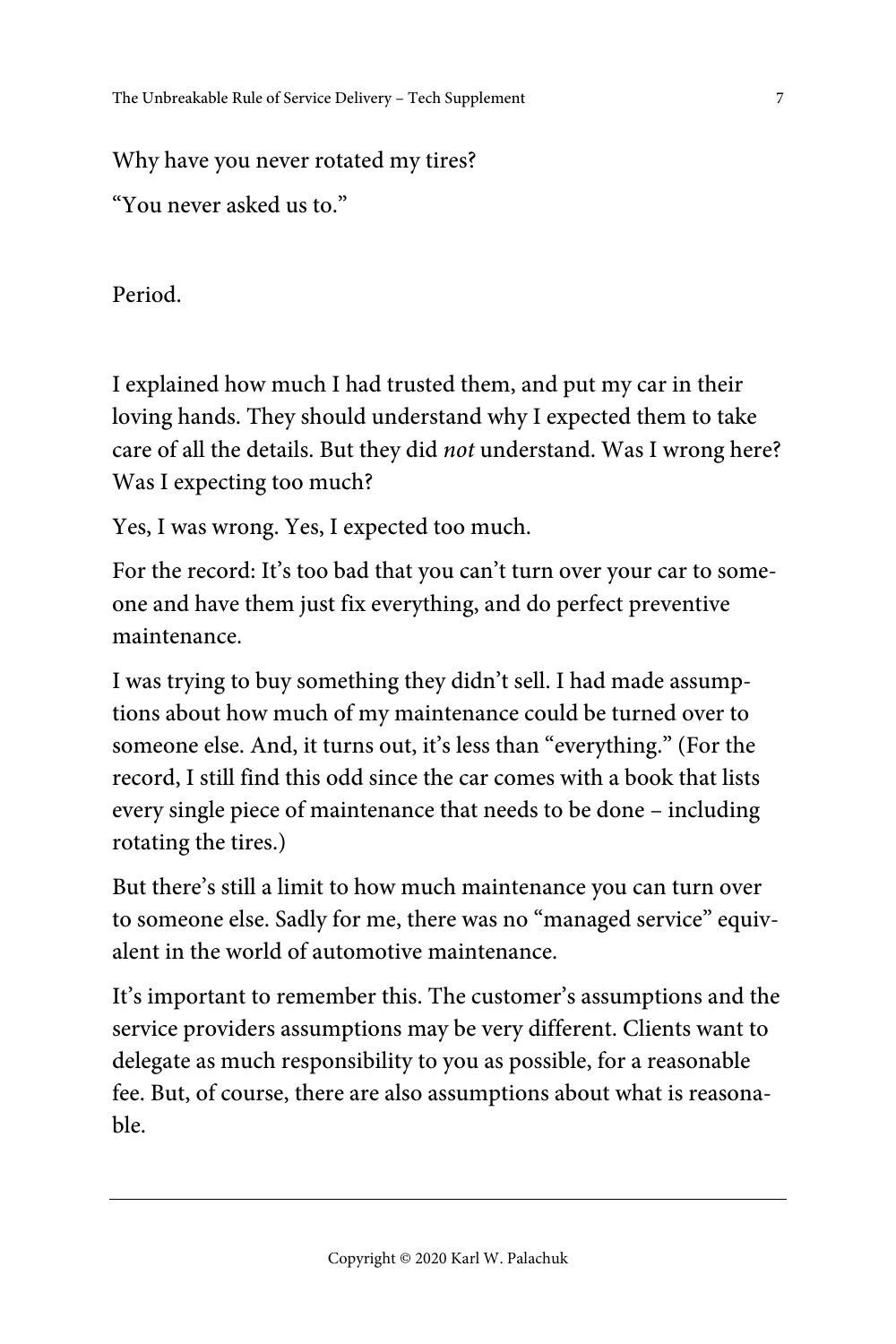There is always a line between what's included and what's not. Period. This is simply one of the truths of the universe. It's true in all businesses at all levels. A corollary of that truth is that the client will always assume that more is included than what the service provider thinks is included.

Before I became a consultant, I managed all the technology for computer systems in the company I worked for. It was a vast and dizzying array of old and new, large and small. We had HP 300 mini computers, Microsoft servers, Novell systems, fax servers, banks of modems, multi-state Internet connections, five different backup systems. It was a big, confusing conglomeration. But one thing was clear: Whether directly or indirectly, I was responsible for all of it.

When I went out on my own and became a consultant, I assumed the same responsibility. I told clients that I would be responsible for everything, if they turned it over to me. I asked them not to make changes, not to buy new equipment, and forbid other vendors from touching anything without my knowledge.

It was years later that I discovered that almost no one provides this kind of service when they start out. Many learn hard lessons along the way and end up providing comprehensive service, but few start that way.

I take pride in being one of the early pioneers of managed services. And for me, it will always be a maintenance-focused service offering. Managed service does not require a flat fee, monthly billing, an RMM, or a PSA. But it does require preventive maintenance as the key component.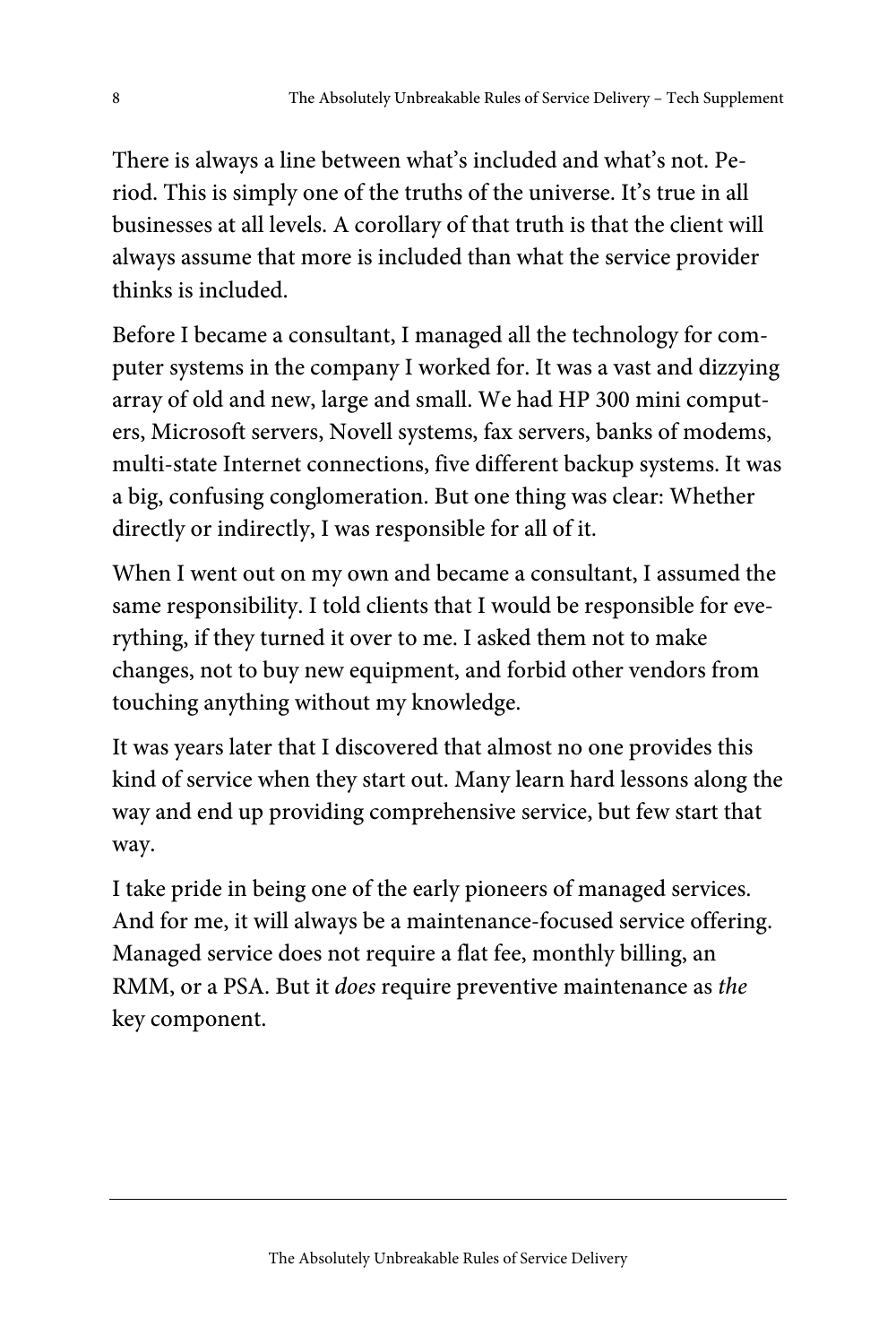Managed service is an IT service delivery model that requires a certain balance of goals in order to be successful. These goals include:

- Provide extremely reliable IT services
- Focus on preventive maintenance

And, ideally, it will include:

- Emphasis on flat-fee services
- Use modern tools to deliver services
- Use modern tools to manage internal processes and procedures
- Get paid in advance for as much as possible

The benefits of this model are numerous:.

- Clients enjoy more computer/service "uptime"
- Clients appreciate predictable, flattened billing
- IT service providers enjoy predictable recurring revenue
- Service providers can manage more clients (endpoints) with fewer staff
- Service providers become more professional
- And, of course, IT service providers become more profitable when they do it right

That last bit is very important: When they do it right. Many people have mistaken "managed services" for flat fee billing. Flat fee is an invoicing decision, not a business model. And those who make this mistake are likely to make the biggest mistake of all: They offer allyou-can-eat pricing or AYCE.

There is no such thing as AYCE. Anyone who says that's what they're offering is either lying to you or lying to themselves. There are always limits. All the client can eat is all of your profit. I won't repeat the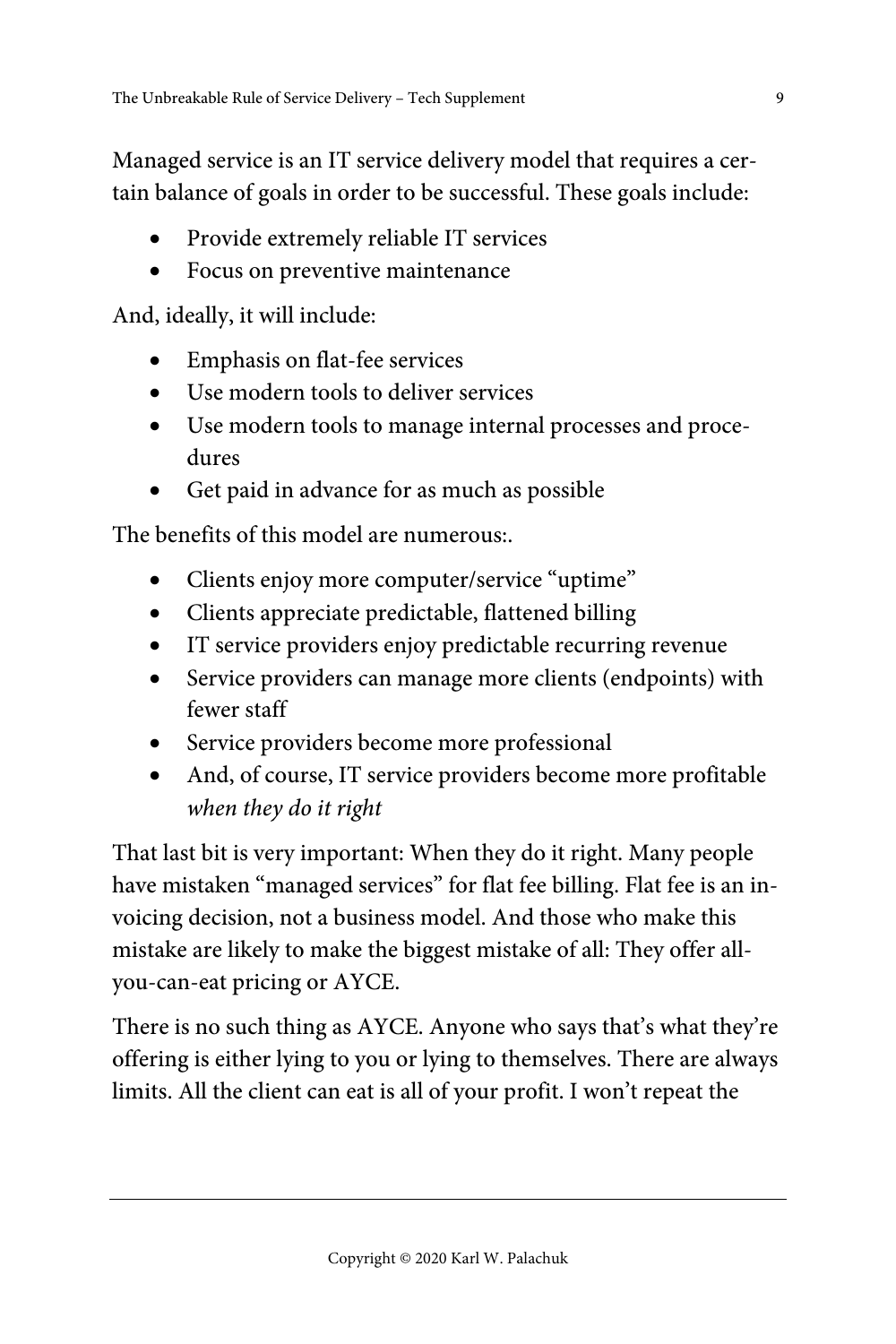whole rant here, but I have lots of rants against AYCE in my blog posts, videos, and books.

Here my only point is to demonstrate how bad you can go wrong when you get the wrong mix of guiding rules.

Whenever someone tells me that they're not making money with an IT service business, or making less than before, I know for a fact that they are doing it wrong. And 90% of the time, that means they are giving away too much labor for not enough money.

When you look at the balance of things that make managed services work, it is a bit complicated. You have to have a commitment to preventive maintenance. If your service is not focused on maintenance first, it will be hard to move clients over to a flat fee model. Business models are based on value propositions. You have to get the client hooked on the value of preventive maintenance before you can move them to maintenance for a flat fee.

Another un-balancing mistake is to avoid using RMM tools (remote monitoring and management). My managed service was originally based on the price of delivering all the services manually. But additional profit comes from automating that service. For example, manual monthly server maintenance might take about an hour and a half. But with RMM, it might be reduced to fifteen minutes (to verify a restore from backup).

When MSPs (managed service providers) fail to adopt good tools, they are less likely to focus on preventive maintenance or automated maintenance. As a result, they earn less money. They also see less value from the managed service model. If you don't start with preventive maintenance, it's hard to make this model work. It's also harder to sell.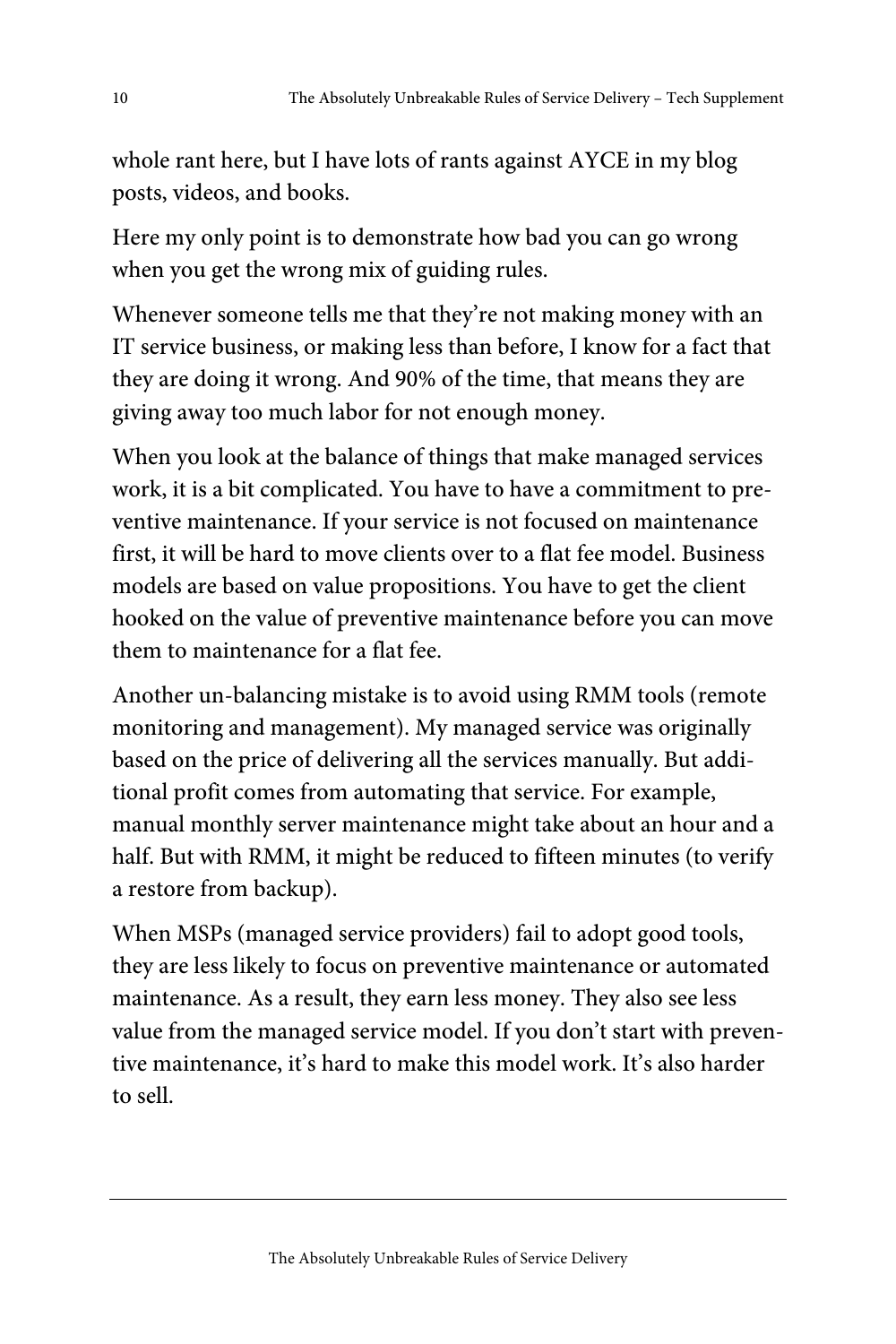In fact, many so-called MSPs have made the ultimate mistake of never providing the preventive maintenance at all (paid or included in the fee). As a result, they have to wait until something breaks and then go fix it. That is exactly opposite to the managed service model. It is break/fix tech support – even if they've managed to sell it for a flat fee.

I have made the argument over the last few years that many people who call themselves managed service providers are not actually providing managed services. They have mistaken the invoicing model for the value-based business model.

#### Thinking About Your Business

Another truly great book you should read, if you haven't already, is The Emyth Revisited by Michael Gerber. One of the key messages of that book is that you have to take time to work ON your business, rather than just working IN the business.

If you just work in the business, you are likely to look around, see what others are doing, and copy it. After all, you're too busy working in the day-to-day world to figure out business models and worry about the philosophy of your business.

But if you want to be successful, you must take time to work on the business. From Simon Sinek's question of Why to the smallest detail of daily processes and procedures, you have to create your business with intention. If you don't spend time on this, you will have a business that has no purpose and cannot help you fulfill your personal or professional goals.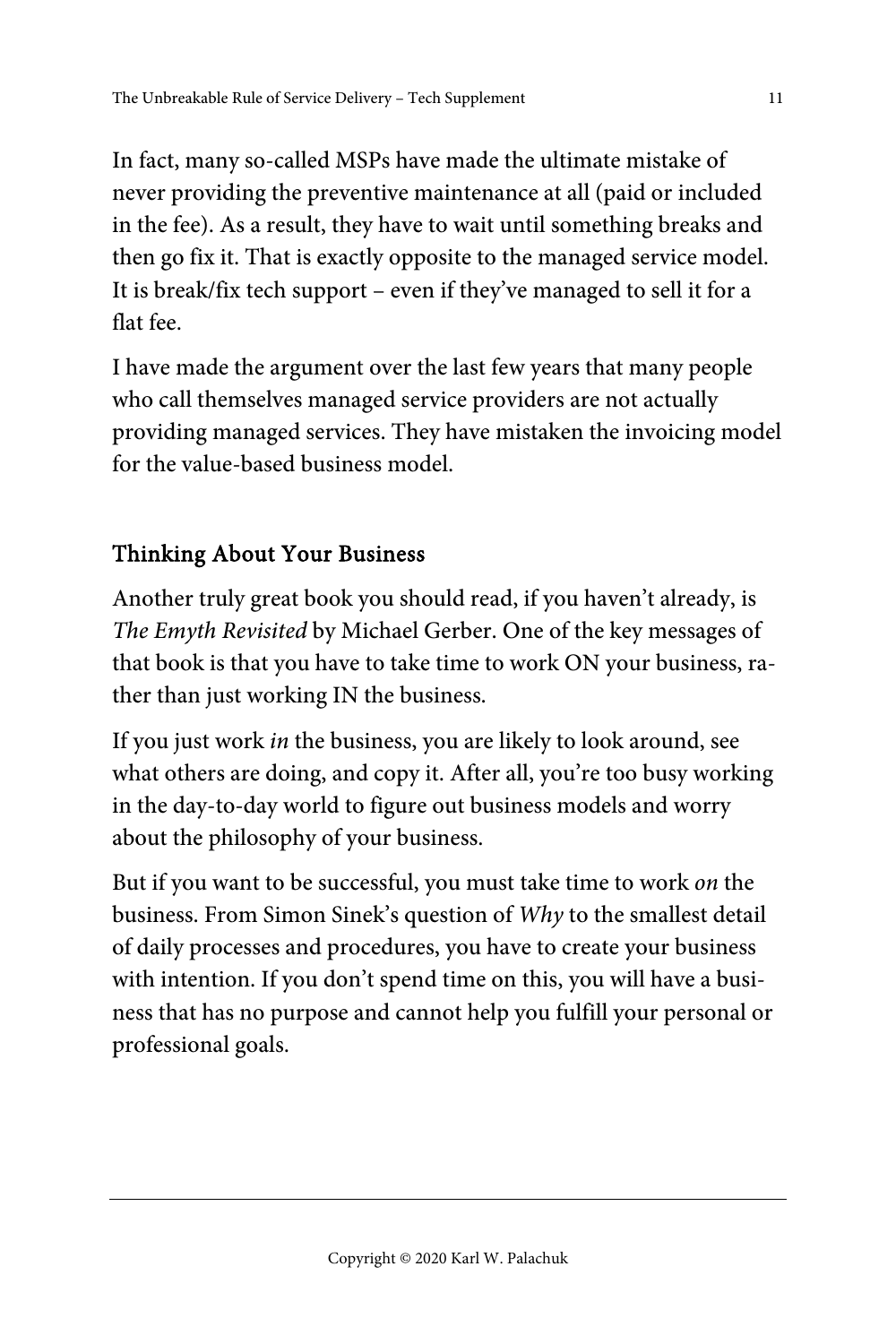So, you need to allocate time to regularly work on your business. Work on the why. Work on the how. Think about what service delivery should look like. Think about the clients and employees you want to attract. Think about the company you want to work in – and take pride in – five years down the road.

Once you have a (somewhat) grand vision of what you want your company to be and where you want it to take you, ask this question: What are the chances that your vision will come into existence by chance? You have to admit it: The chance is zero.

My personal and business motto is: Nothing Happens by Itself.

Imagine that you own a lumberyard and it gets hit by a huge windstorm. Lumber and windows and nails fly everywhere. Now imagine that the wind stops and you find a fully constructed four-bedroom home where your lumberyard used to be. What are the chances of that? Zero.

It's the same with your business. If you spend all your time taking care of the daily chores – stacking lumber – then only one thing can result from the winds of business that will hit your company over the next five years. It will be a scattered mess and you'll spend lots of time re-stacking things.

If you want the big, beautiful house, you need to make it happen. You need to lay down a foundation, begin building the framework, and bring your dream into existence. It might be more work than you imagined. It might take longer. And it might end up being just two bedrooms. But you will build it if you choose to.

It won't build itself.

And no one else will build it for you.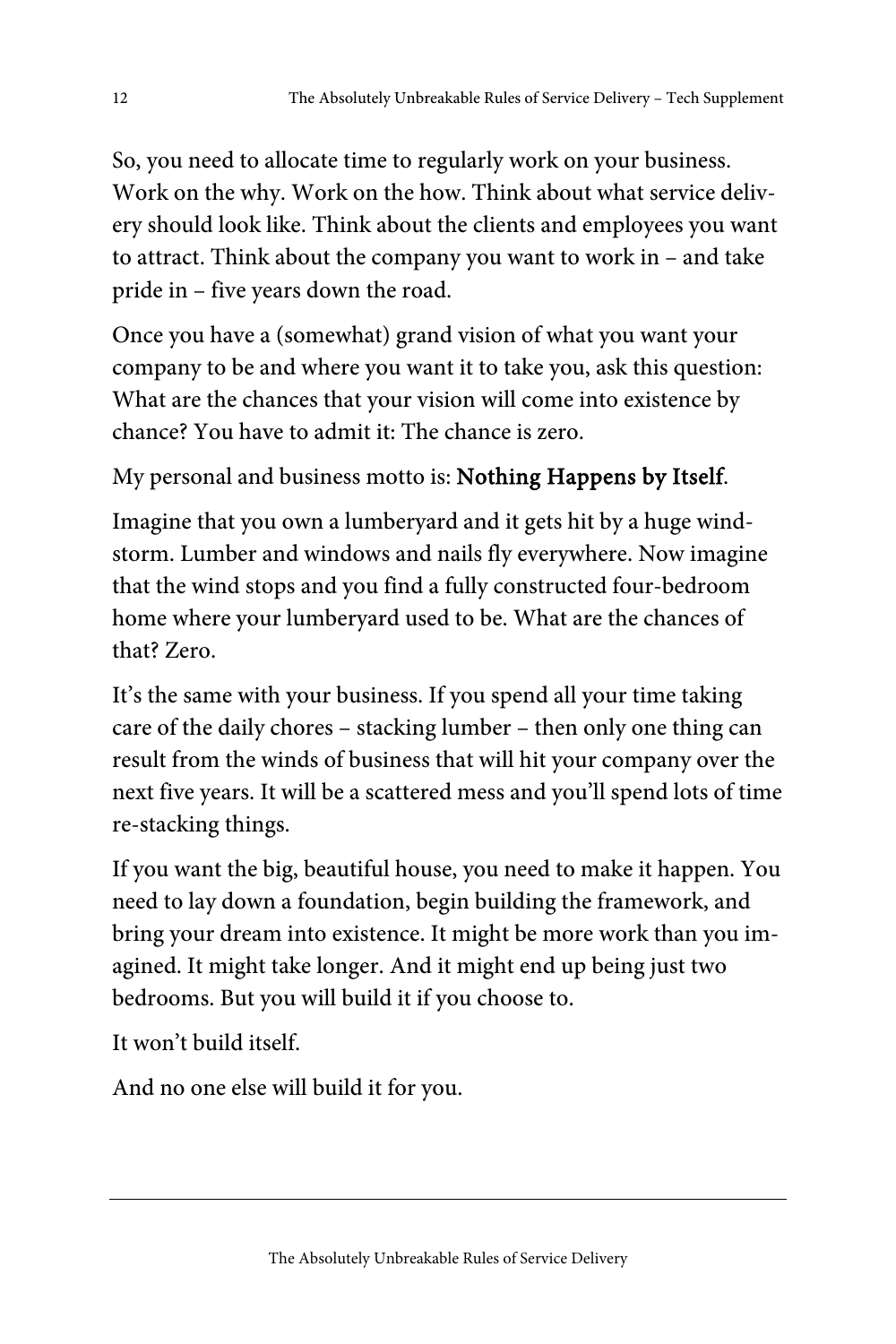Service delivery is not a big, complicated business model. It is surprisingly simple to understand and explain. But that doesn't mean it's easy to execute. You have to buy into some specific beliefs (e.g., You'll be more profitable if everyone pays in advance). And you have to make all the pieces work together.

You have to have mantras to help yourself (and everyone who works with you) remember all the pieces that make up this puzzle of awesome service delivery and profit. New employees won't get it. Until they suddenly do. Clients may not get it. Until they suddenly do. You need to be an evangelist for your business model.

That requires you to spend time working on your business and thinking about your business.

This book is all about the "absolutely unbreakable rules" of service delivery that I've come up with over the years to help me evangelize to my employees, my clients, my vendors, and the rest of the IT Community.

If you're in IT service delivery, I think you'll find these rules to be about a 95% fit with your business.

But never forget where about the automobile maintenance example: You have to make sure you and the client have a clear understanding of what is – and is not – included in managed service. Every disagreement on this will boil down to a disagreement on assumptions.

You eliminate assumptions by being very clear about what's included for a flat fee, what's included for an extra fee, and what's not included at all. And then you need to make sure you deliver at least as much as what you promise!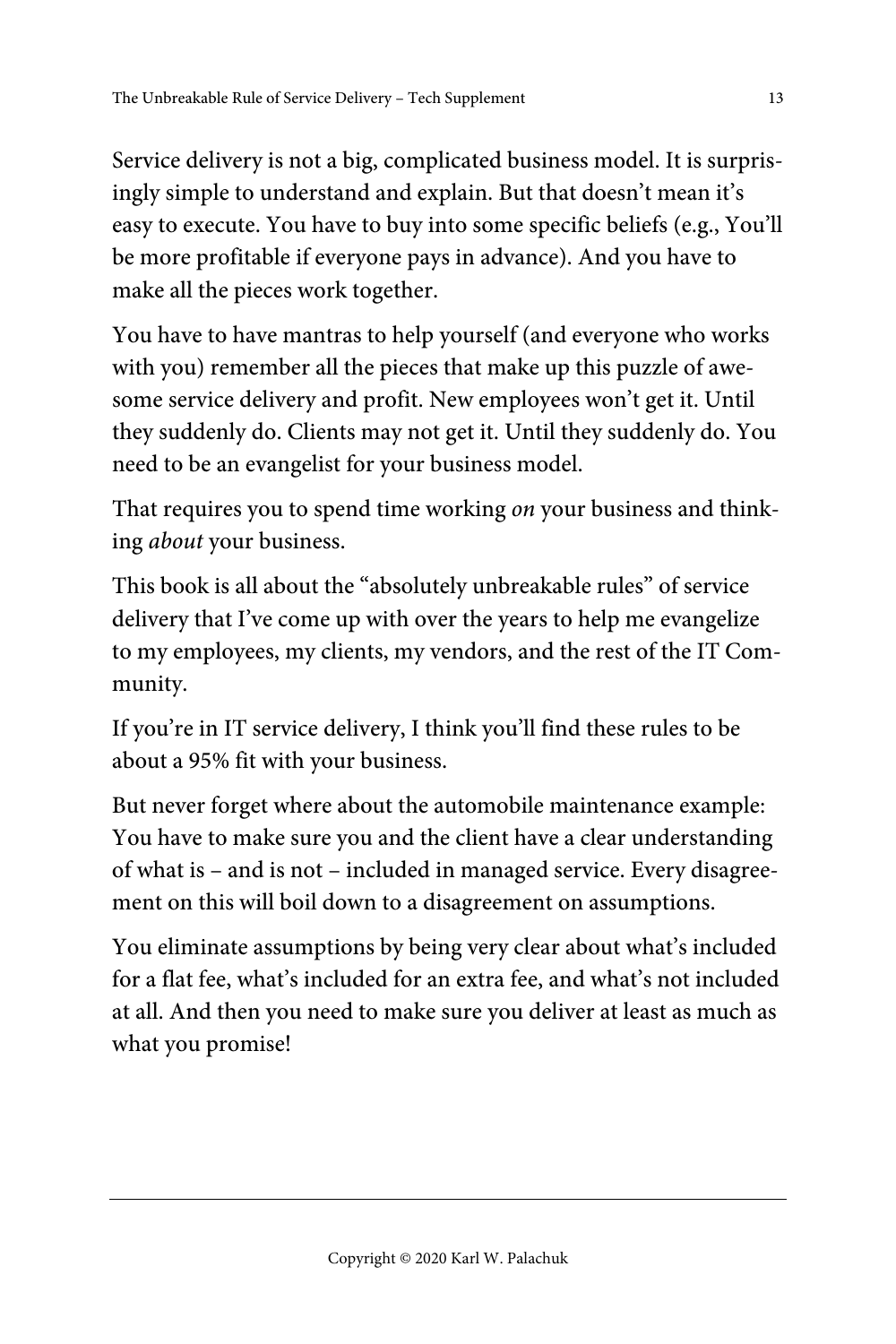## T2. Only Sell and Recommend Business-Class Equipment



One of the most common discussions I see on various online forums is about firewalls. And within that topic there seems to be a never-ending discussion about getting clients to use a "real" firewall versus the one provided by the ISP or some low-end piece

of junk they found at the office supply store.

Whether it's firewalls, servers, switches, printers, network access points, desktop machines, laptops, or anything else, there's an amazing variety of things that you could sell in this business. I encourage you to only quote the best stuff and only sell something else if a client asks you to.

Remember "don't have both sides of that conversation." One time I had a conversation where a client said, "Why did this break?" and I had to say, "We were trying to save you money," and he literally said the words to me, "I didn't ask you to save me money."

Boom.

I'll never forget that: I didn't ask you to save me money.

Obviously, his technology was more important than his money. He has enough money, apparently. But just as there are people who drive old Ford Fiestas and there are people who drive new BMWs, everybody gets to choose which car they drive. Everybody gets to choose the level at which they want their network to operate. If you only sell the good stuff, if you only quote good firewalls, brand names with all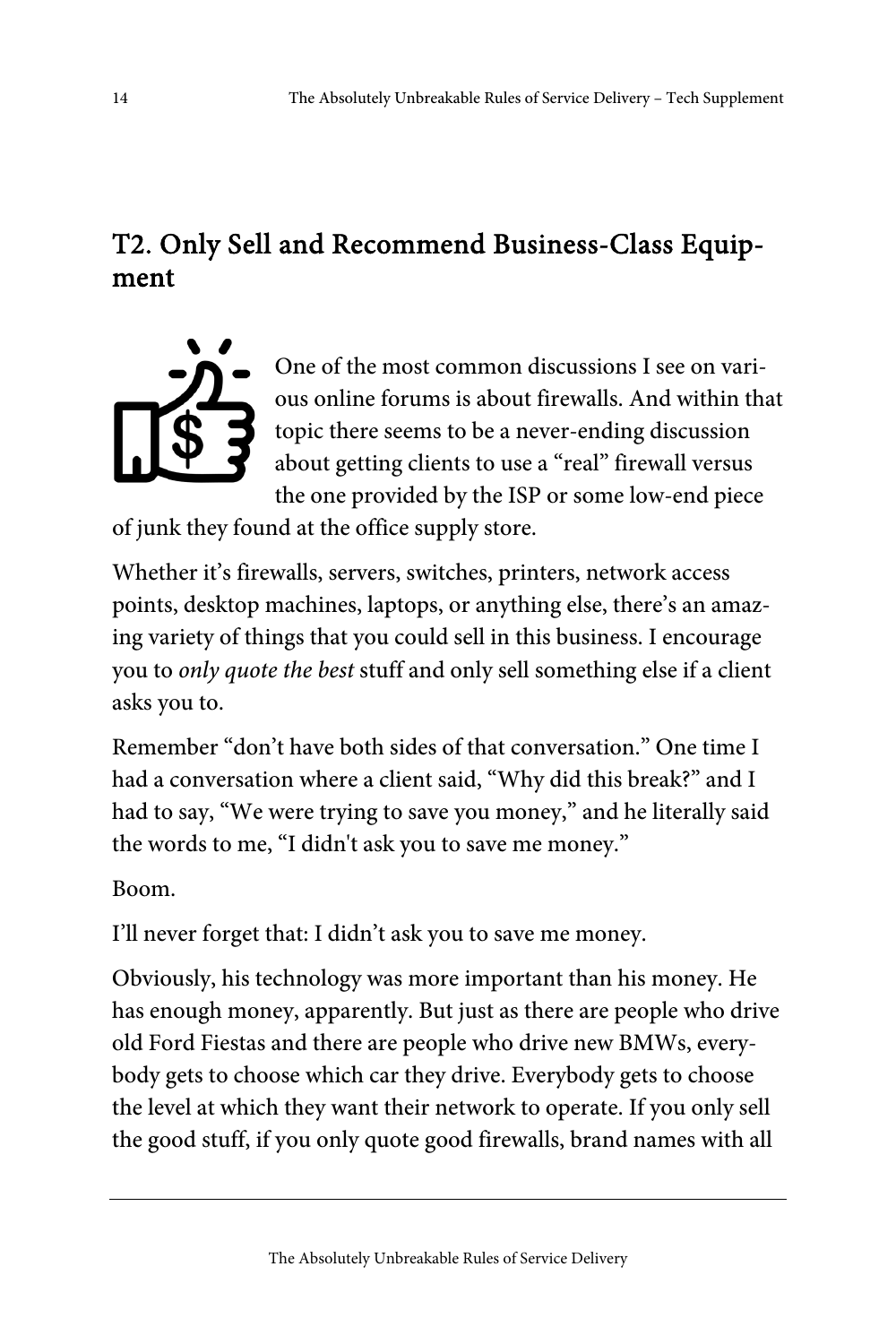of the goodies attached, most of your clients are going to take your advice. And when they have one experience that tests that, then they will be sold on it.

I remember one time, I had a client that always bought what I told them to buy, even though they thought I was a little expensive. I only sold business-class HP desktops and HP servers. One reason for that is that I only experience two hard drive failures in almost twenty-five years. Well, one of those happened at this client. Actually, it almost happened. On boot-up the HP reported that a drive was about to fail.

Of course, it was under warranty. I called tech support, and that afternoon someone came to the client's office, put in a new hard drive, and imaged over the data. The client literally said the words to me, "I always wondered whether we were making the right decision to buy these desktops that you recommend and now I know that we made the right decision."

That's what you want the client to hear, not, "Why is this piece of junk failing again?" "Oh, because I saved you \$200 on a desktop." Remember: the purchase price of a desktop computer is about onefourth of the total cost over three years. So don't try to save \$200 and end up costing the client more.

So, quote the good stuff and sell the good stuff. If a client balks and says they really can't afford it, then you can quote the lower-cost option. But start with the right choice first! Remember: It's not your job to save the client money. And don't have both sides of the conversation.

I'm a big believer that everybody should have a line card for the hardware, software, and services you sell. This is particularly important with hardware. The line card is simply a list of the preferred one or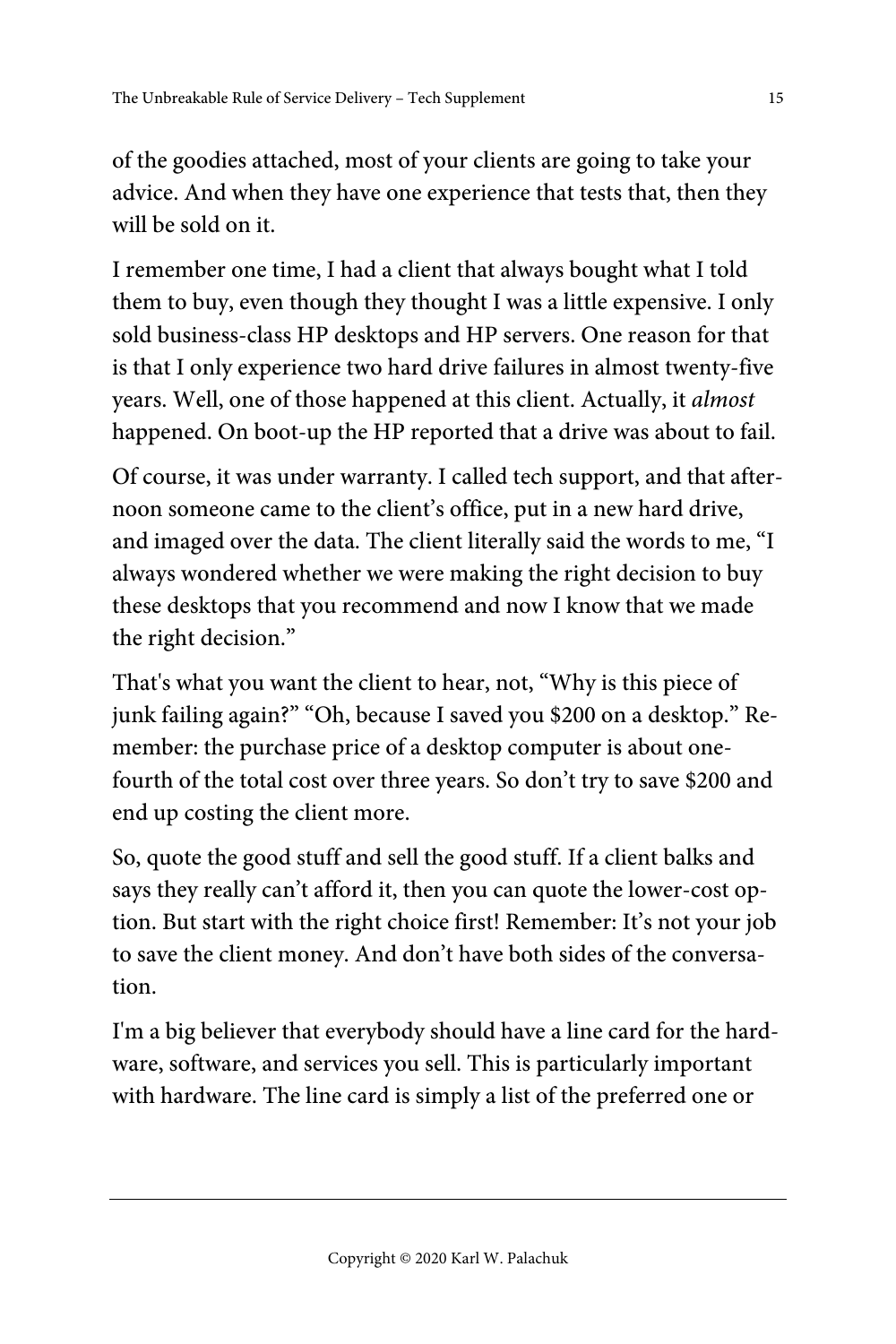two brands that you sell. This is good to have, even if you're the only salesperson.

For example, with printers, you can say, "We sell HP and we sell Brother. We don't sell Epson." There are so many kinds of printers you could be selling. Please don't try to sell every kind of printer offered by Ingram, Synnex, D&H, Tech Data, etc.

Why not sell "everything" you can? Very simply, you can get to know the ins and outs of two brands. Your sales people and your technicians can learn these two brands backwards and forwards. You'll know what to sell into a workgroup, into a small company, or into a specific department.

There's a right printer for everything. You cannot start out you quoting process by getting a list of every printer for sale at every distributor. It will easily overwhelm you. Instead, focus on a couple of brands for each item you sell.

Pick one primary brand for servers, and maybe an alternative. Do the same for desktop and laptop computers. Pick one primary brand and a backup brand for monitors, routers, switches, UPSs, speakers, and so forth. For each brand, you will learn the lines that are good, better, and best. Quote the best, and then when clients push back you can go with something else.

When you focus on a limited number of brands, your sales people will become more effective and more well-informed. They can't learn everything, so don't ask them to try. Similarly, your technicians will learn all the quirks and undocumented features for one or two brands. They can dig much deeper into the knowledge of a few brands that they could with "all" brands.

And remember, ignore your competition. Even if your competition is Staples, do not base your prices on what you clients would pay if they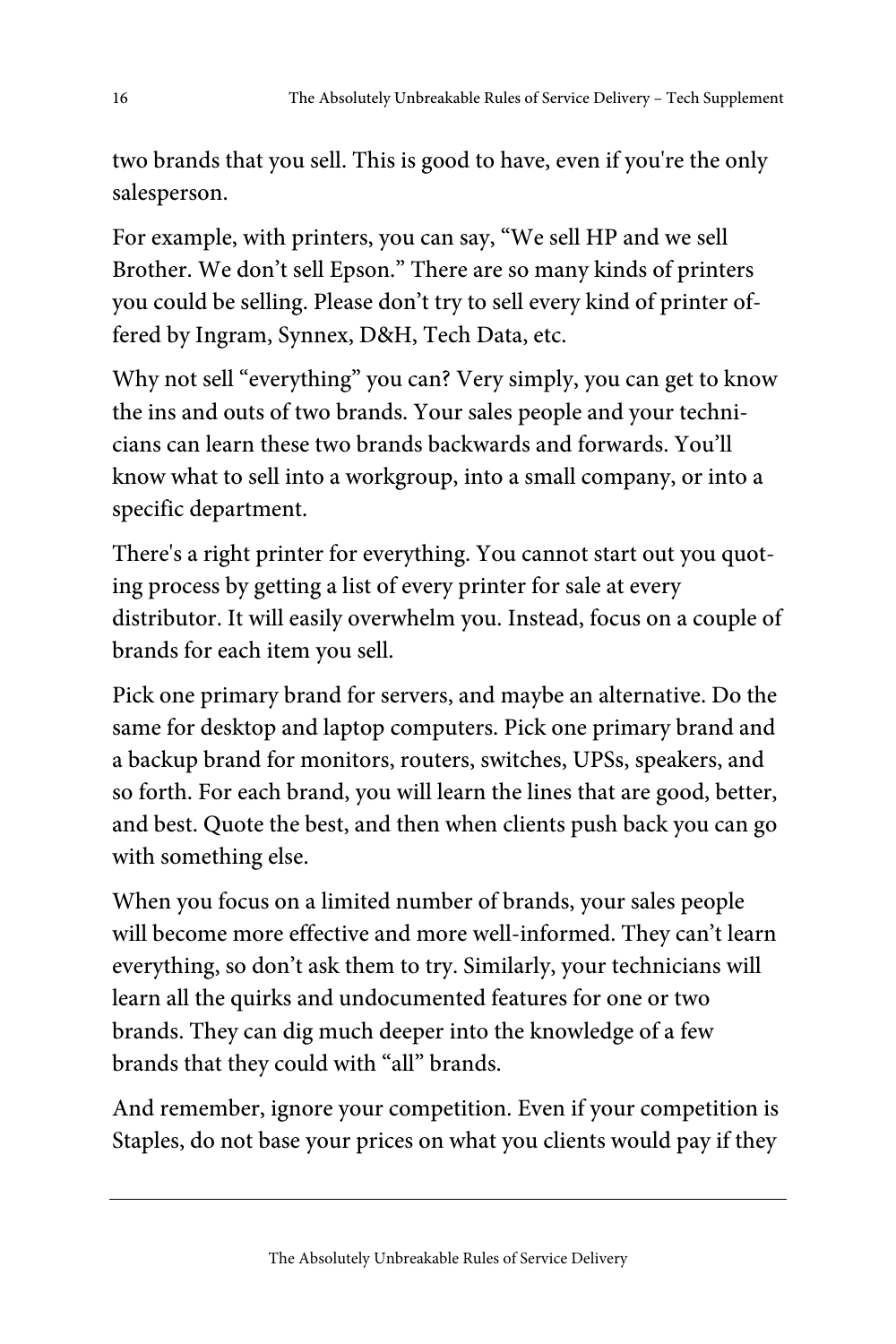bought equipment themselves. I have always sold my hardware at cost plus 25% and it's frequently more expensive than going to Best Buy, Staples, Amazon, CDW, or anybody else. But I tell my clients, "I'm selling you the right thing."

One time, I had a client who tried to save money. He looked at the quote, got the model number, and bought a desktop PC that had the same model number. But, somehow, he managed to buy a machine with zero level 2 cache. He complained to me, "This is the slowest machine I've ever seen in my life. You were going to sell me this piece of junk."

And I said, "No, I was not. I don't even know where you found a machine with zero level 2 cache, but I would not have sold you that. I would have sold you the right thing, which is why it costs more." He wanted to save that money and ended up just frustrating himself.

#### Building the Perfect Network

There are a handful of elements that go into building the perfect network. (Perfect means that nothing ever breaks.) These include:

- Business class hardware
- . . . that's less than three years old, so still under warranty
- The newest generation of operating system, unless it revved in the last three years
- The newest generation of software
- All hardware, software, and operating systems are patched and up to date

If you sell people only the good stuff, you will have less maintenance to do. If you require that everything is under warranty, this won't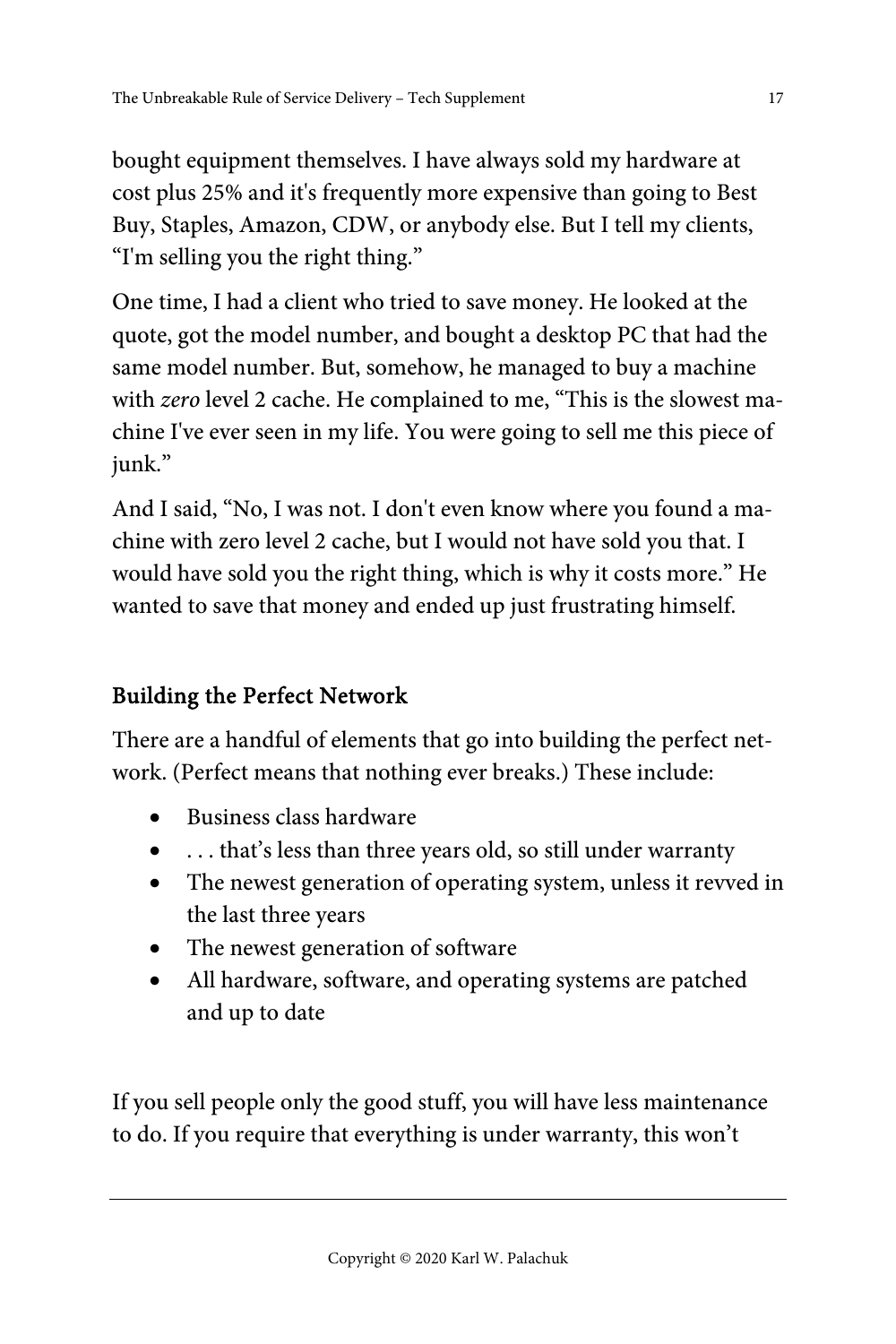break as much. Imagine a network where everything is three years old or less, everything is patched, fixed, updated, maintained all the time, essentially nothing breaks. You get to collect your managed service fee but you don't have to actually put out any labor.

Managed service is like an HMO. You get all your money on the first day of the month. You only have to spend money when something breaks, so it's in your best interest that nothing ever breaks. When you limit your product offering, that also helps your service team because they only have to know a handful of product lines. And so forth.

And one final note: The only way you can start to get good pricing with some brands is to sell enough volume to earn better pricing. Sticking to one primary brand and one secondary brand will help a lot.

### Used and Refurbished Hardware

No.

Just no.

Please do not be tempted to sell used or refurbished equipment – unless you're in the used equipment business.

If you're in the business described above, and you are pushing clients to rely on new equipment that's still under warranty, then the world of used/refurbished pulls you in the wrong direction. The fact is, old stuff breaks more. It just does.

If you focus on a business model that relies on uptime preventive maintenance, it is simply a fact that old, used, and even refurbished equipment will require more maintenance. If you've been in the business long enough, you've bought a "cheap" brand name drive that is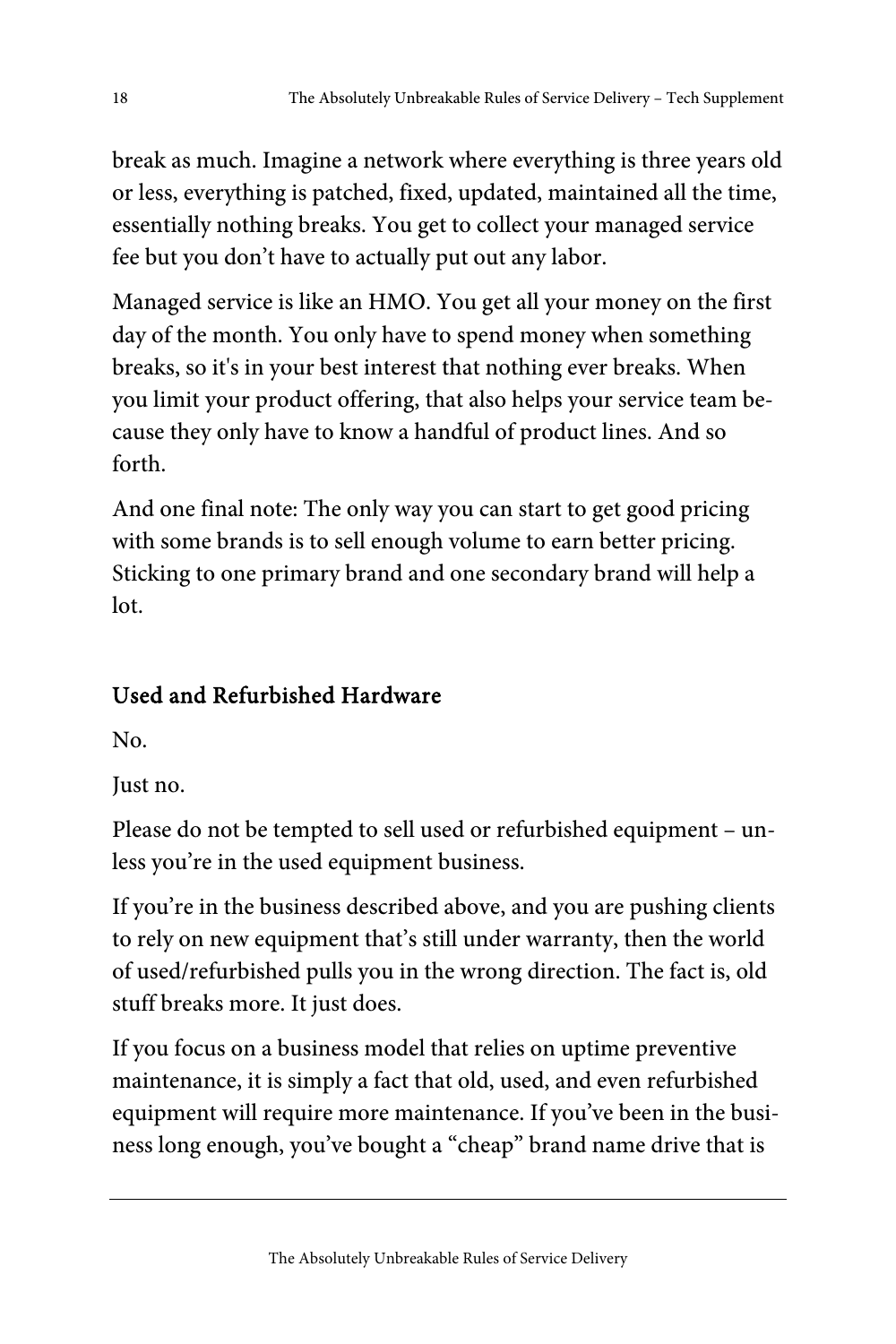warrantied for thirty days, breaks down immediately after that, and there's no support from the manufacturer.

Even if a refurbished piece of equipment is 90% as reliable as new, that's a lot less reliable than new! It is a false economy to believe that you have saved money with such equipment.

And if you buy into the flat-fee billing model, then used equipment is virtually guaranteed to lower your profit margin, due to this increased need for support labor.

On a related note, we always made sure that equipment taken out of service was marked as "bad" or "used." And, in the case of questionable cables or adapters, we cut them in half or physically broke them so they cannot be put back into service. There are few things that will waste your time better than tracking down an intermittent connection due to a cable that was put back into service by a cheap client!

I know many technicians who have piles of old stuff filling their shelves. After all, an 80 GB hard drive might be perfectly serviceable. It works, in some sense. It's useless by today's standards, but it works. I know I find it hard to throw away a 250 GB hard drive. But I also have absolutely no use for it. I'm not putting it into a server, a desktop, or even a laptop. Whatever's in those machines now is guaranteed to be larger than that.

We make a habit of moving all old equipment to the recycle pile immediately. If technicians want to take something home, for their own use, that's fine. Everything else goes to the recycler as soon as possible.

I know I get preachy sometimes. But few rules have made more money for my companies over the years than this one: Sell business class equipment, intended to be in service for three years, and sell it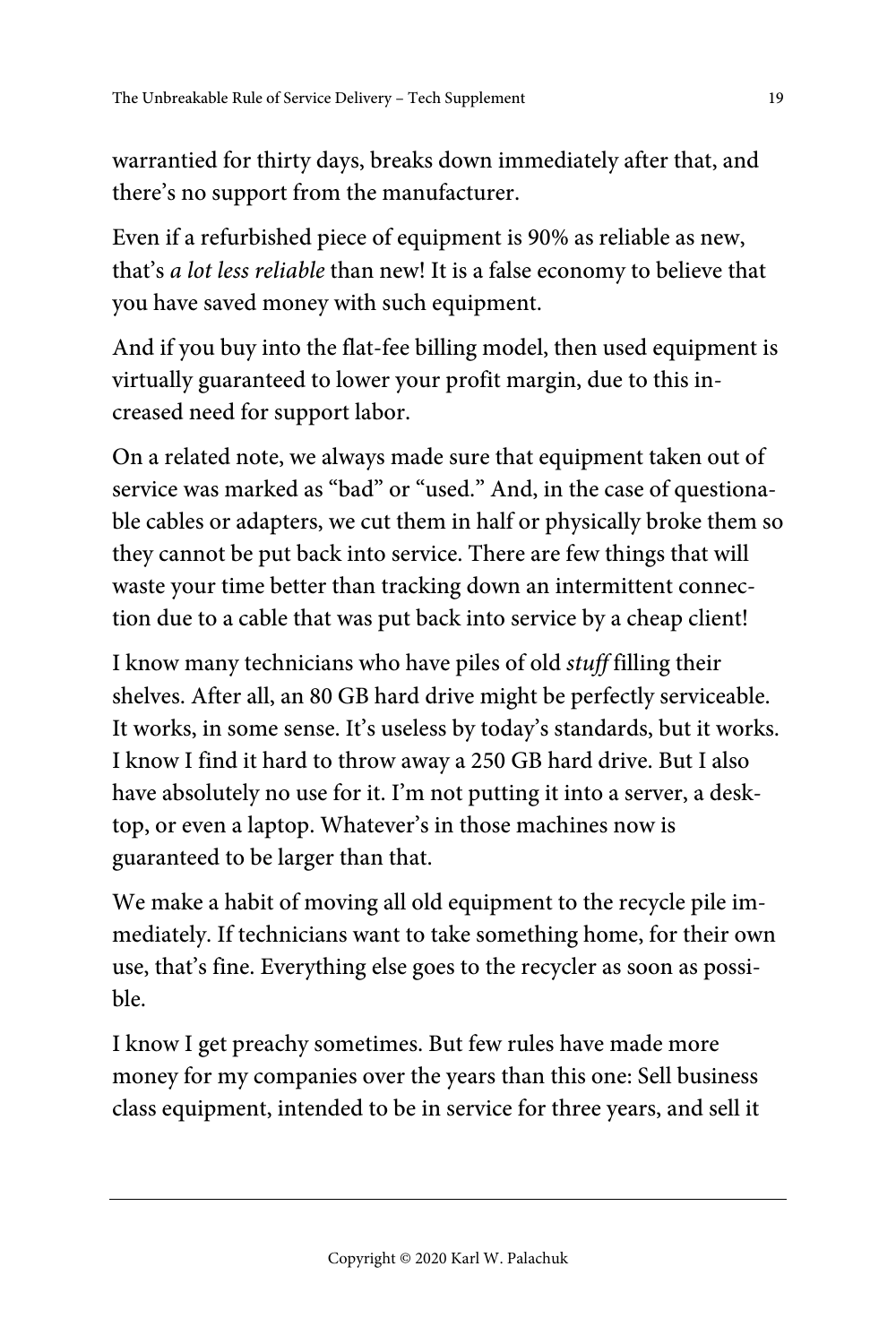with a three-year warranty. And not far behind that is: Don't sell used or refurbished equipment. You're guaranteed to see it again!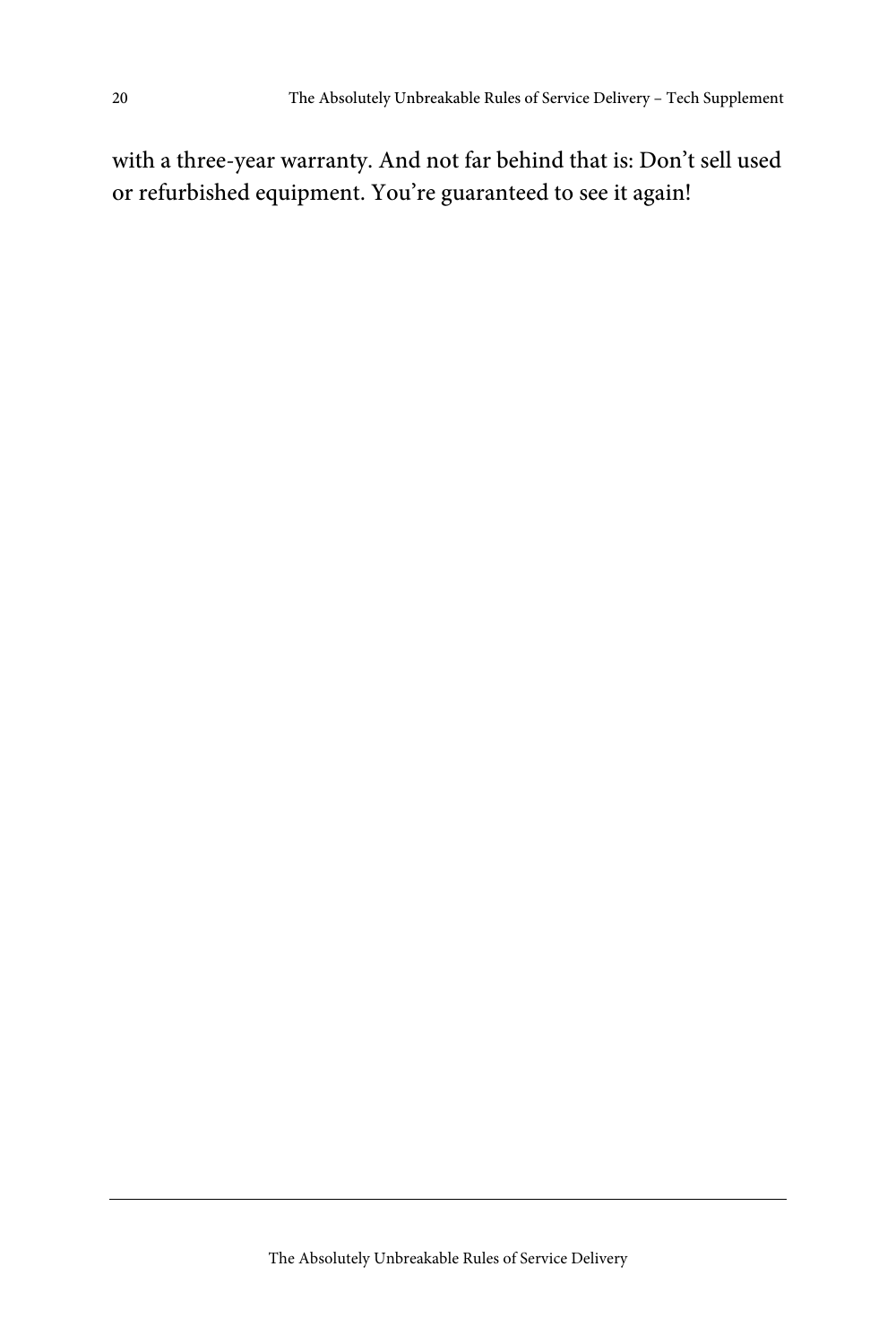## T3. Replace All Hardware at The End of the Warranty

I hinted at this in the last chapter. Part of the perfect network is business class equipment. I use that term to define equipment that is intended for intense daily usage, and most of the time that means it comes with a three-year warranty. We push clients very strongly on this.

All equipment needs to be maintained. Old equipment needs to be maintained more. And maintaining old equipment costs more money. And there's a natural downhill slide. Eventually, hardware cannot be patched enough to be safe from new malware attacks. It becomes permanently unsafe.

In addition, old hardware cannot take advantage of new operating system functions. First one thing, then another. Eventually, it's just not very functional by modern standards.

And, finally, old hardware becomes too dated to take on new hardware peripherals. Today it's the new video card standard. Next, it's the latest version of USB or Wi-Fi. Again, it just becomes less functional by today's standards.

It's an odd but natural human reaction: We don't see the money we pour into old equipment. Whether it's a ten-year-old car, a ten-yearold refrigerator, or a five-year-old phone, old stuff just costs more to operate.

This is particularly true of anything that clients use to make money in their business. Older stuff is slow, often insecure or dangerous, and has higher repair bills than newer stuff.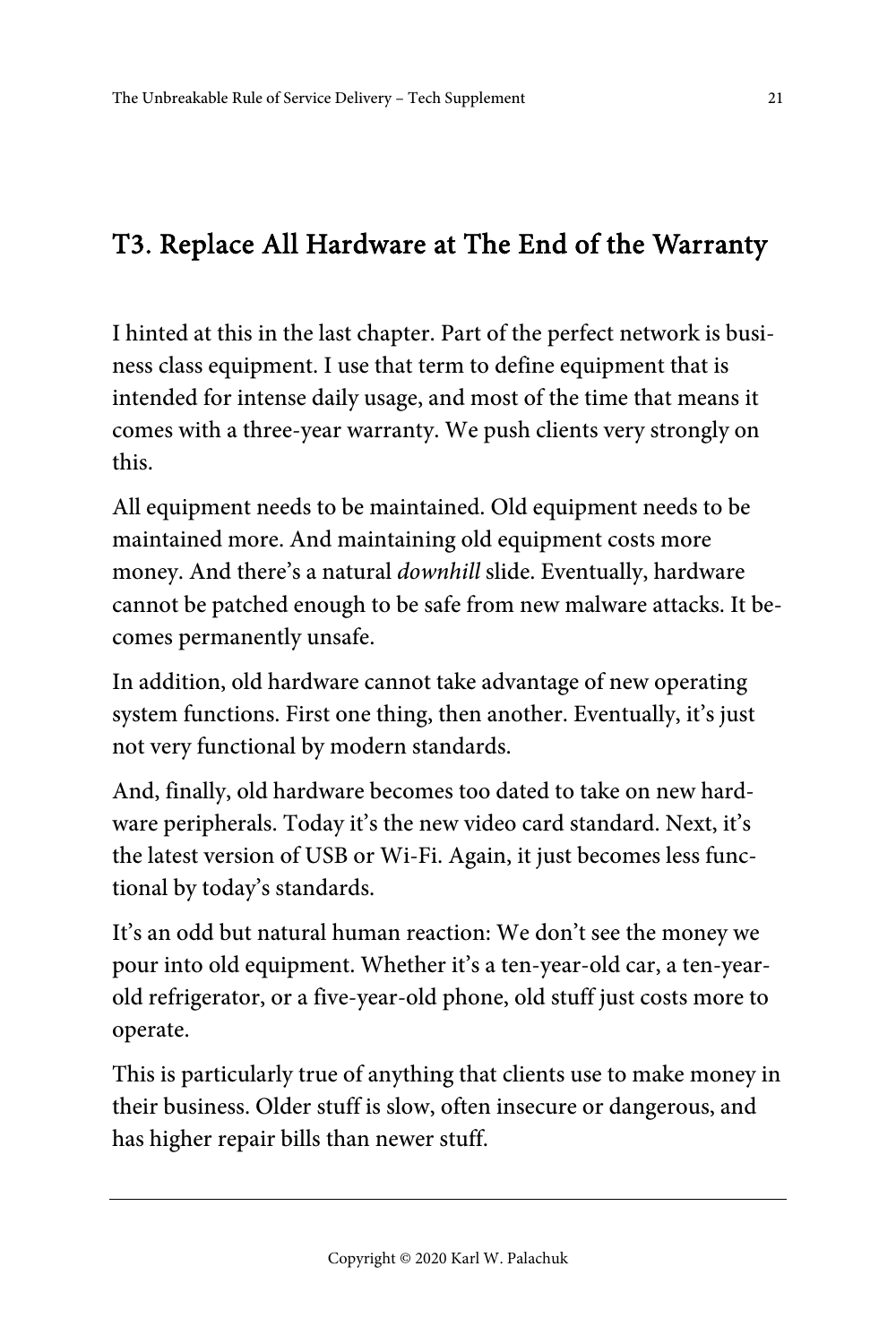One way to educate clients on this is your monthly newsletter (I hope you have a monthly newsletter). That's a great place to start the mantra, and repeat it as often as you can: "As you know, we like to encourage people to replace their equipment every vears. So, replace some of it each year. The goal is to make sure everything's always going to be under warranty."

You can repeat that advice at every opportunity. Repeat it when you're talking to clients.

For us, this is three years. And so, we encourage clients to replace one-third of their desktops and laptops every year. That way, the cost is evened out, and everything in their office is always under warranty!

I also love to do cost projections that are one month longer than the warranty. So, for example, if equipment has a three-year warranty, I do a 37-month projection. Let's say that equipment costs \$10,000. "Here is your cost on day one. \$10,000. And here's the maintenance for 36 months. And, finally, here's the 37th month – when you'll need to buy that equipment again."

Clients are happy to see this, even though it looks expensive, because it gives them some idea of what it costs in the long run.

Note: If you sell business class equipment, as described in the last chapter, then you may be able to get away with an extended warranty. You should sell such warranties! You should also help the client to get financing and to balance out those costs over the life of the equipment.

It's also a natural human tendency to think about transactions as if they are a one-time activity, even if we know they're not. If you buy an air conditioner with a ten-year warranty, do you calculate the cost of repairs and maintenance after that? Probably not. Most people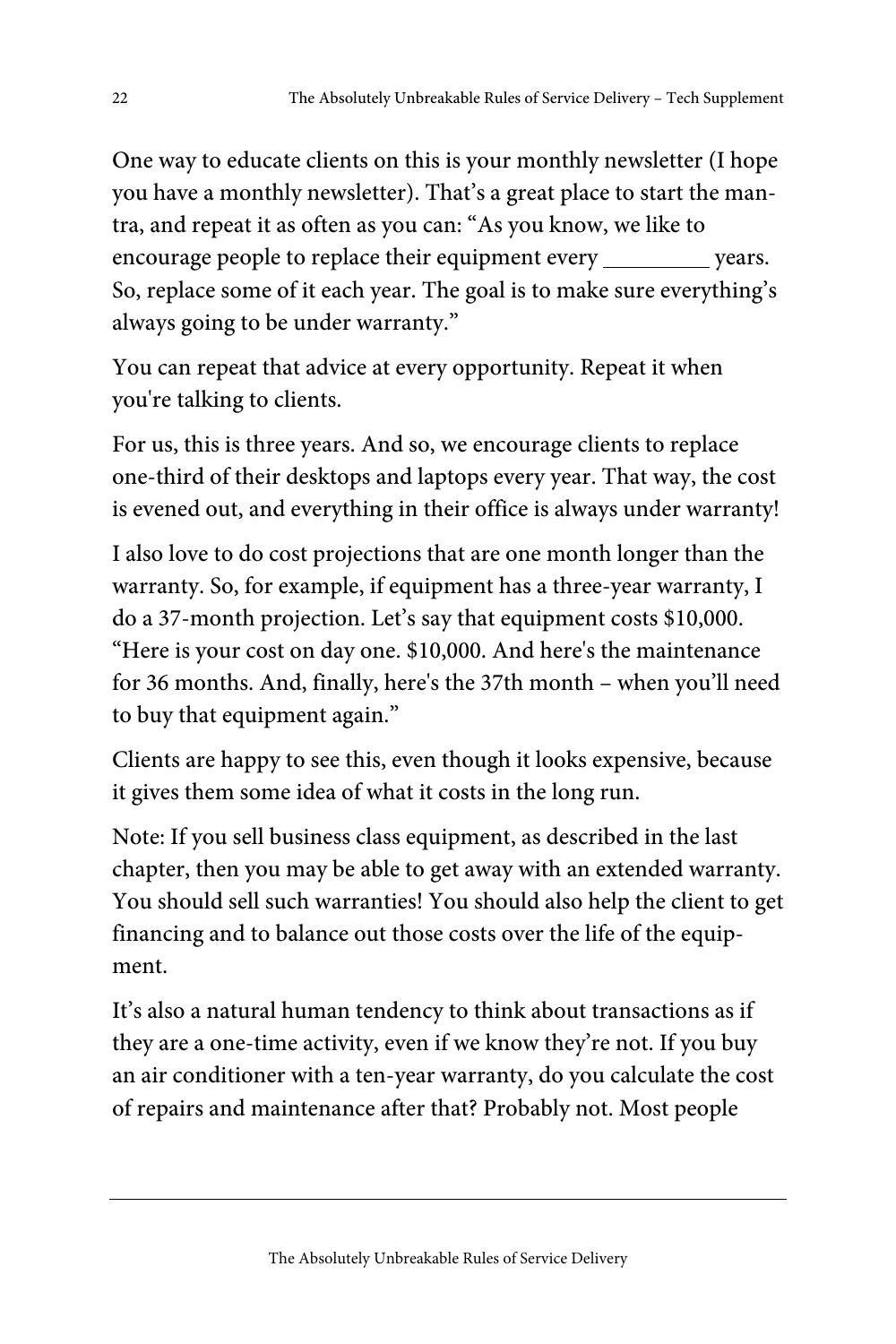don't. But a ten-year-old, out-of-warranty AC unit burns electricity much faster than a newer unit. Period. It just does.

We all know that new things, under warranty, don't break. At least 99% of the time. And if you sell quality equipment, it should be absolutely 100% trouble-free for at least the life of the warranty. But if the client keeps it for an additional five years, six years, etc., there will be a point at which you can guarantee that it's going to have problems.

In the computer world, an eight-year-old server (or laptop or desktop computer) is a piece of junk. It just is. There's no non-piece-of-junk at that age.

What's the ideal age of equipment in your industry? Talk to your clients about that number! Make it a known quantity.

Whatever your field, I'm sure you can imagine the "perfect" client setup. All the equipment is under warranty. Repairs are cheap, covered, or non-existent. Everything just works all the time. This is possible. And it's a great model for the vision your clients should have about how thing could be.

I know lots of clients are penny-pinchers. But don't fall into the trap of projecting that on all your other clients. Lots of people are not penny-pinchers. Focus on people who can actually afford your service. It will make life a lot easier.

#### Examples for Your Clients

Here are two of my favorite examples, which clients can relate to.

First: Servers. Aside from the fact that "the cloud" is a real thing and they probably don't need a server . . .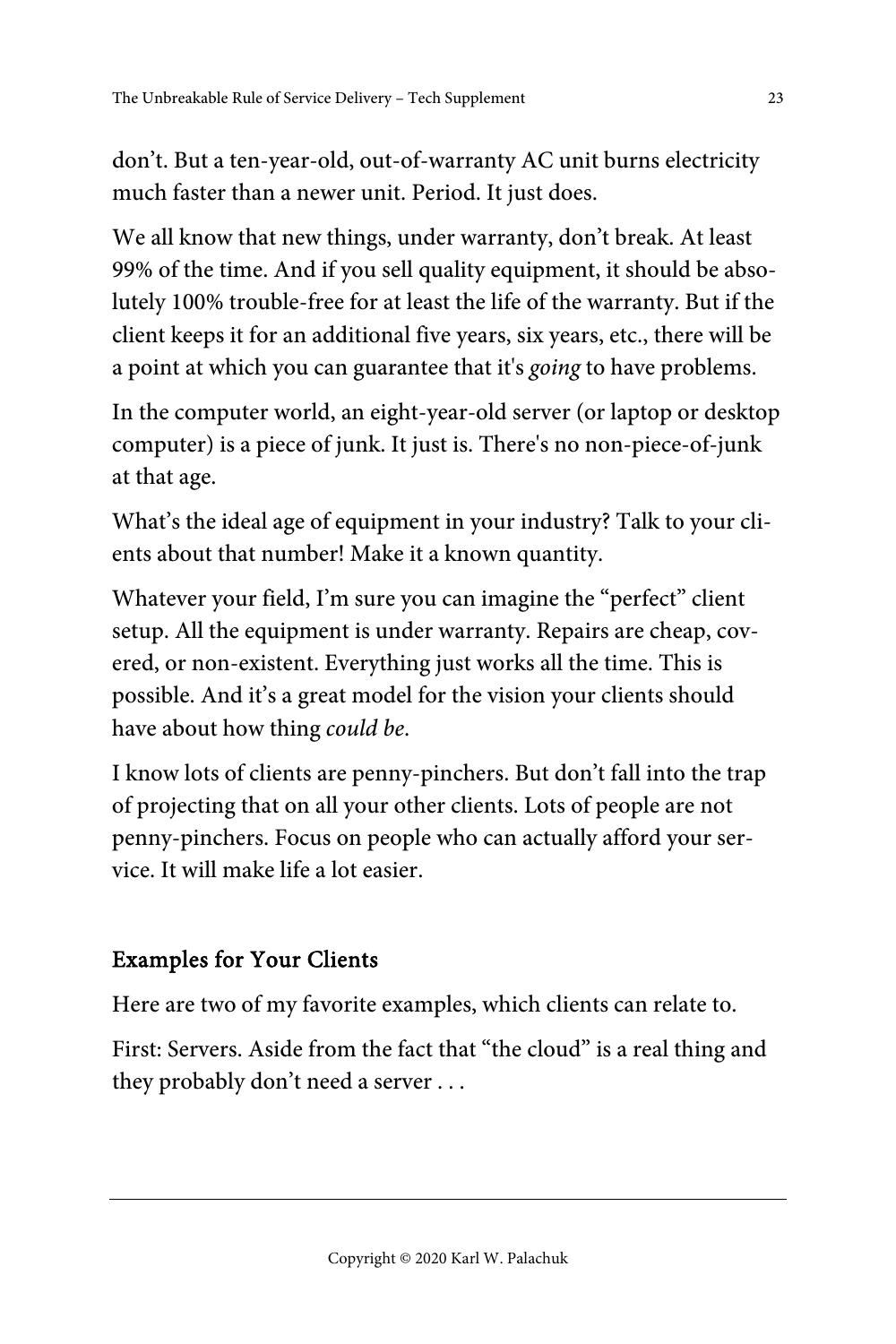A four-year-old server is probably the slowest machine in the office. As network cards go faster, you have gradually upgraded all the machines in the office to draw more and more data from the server. In addition, the memory and processor speeds on all the desktop PCs have grown faster and faster. In the meantime, the server that was cutting-edge four years ago is now two generations behind everything in the office.

Note: You may be able to bolster this argument if you have a server with 100-mb network cards while desktops have gigabit cards. Or, similarly, if the Internet connection now exceeds the maximum speed of the server NICs.

Second: Firewalls (and, to a lesser extent) routers.

The number of mathematical calculations required by a firewall is staggering – and grows all the time. First, the speed of the connection takes a big jump. If you have a 250 mb Internet connection, you need to have an external port that's at least that fast. If you have a 100 mb card on the outside of the firewall, then your Internet speed will never exceed 100 mb. Period.

On top of that, firewalls need to do a lot more than move packets. A firewall needs to open every packet and make sure there's no malware inside it. That takes a lot of computing power. Now consider the fact that virtually everything on the Internet is encrypted. Not just your bank account, but also Facebook, Google search, and YouTube.

A modern firewall has to have enough processing power and memory to push millions of packets through, open each one, and do "deep packet inspection" of encrypted data. These requirements go up every year.

So, if you have a four- or five-year-old firewall, it probably doesn't have a chipset that *can* do this work. And it probably doesn't have a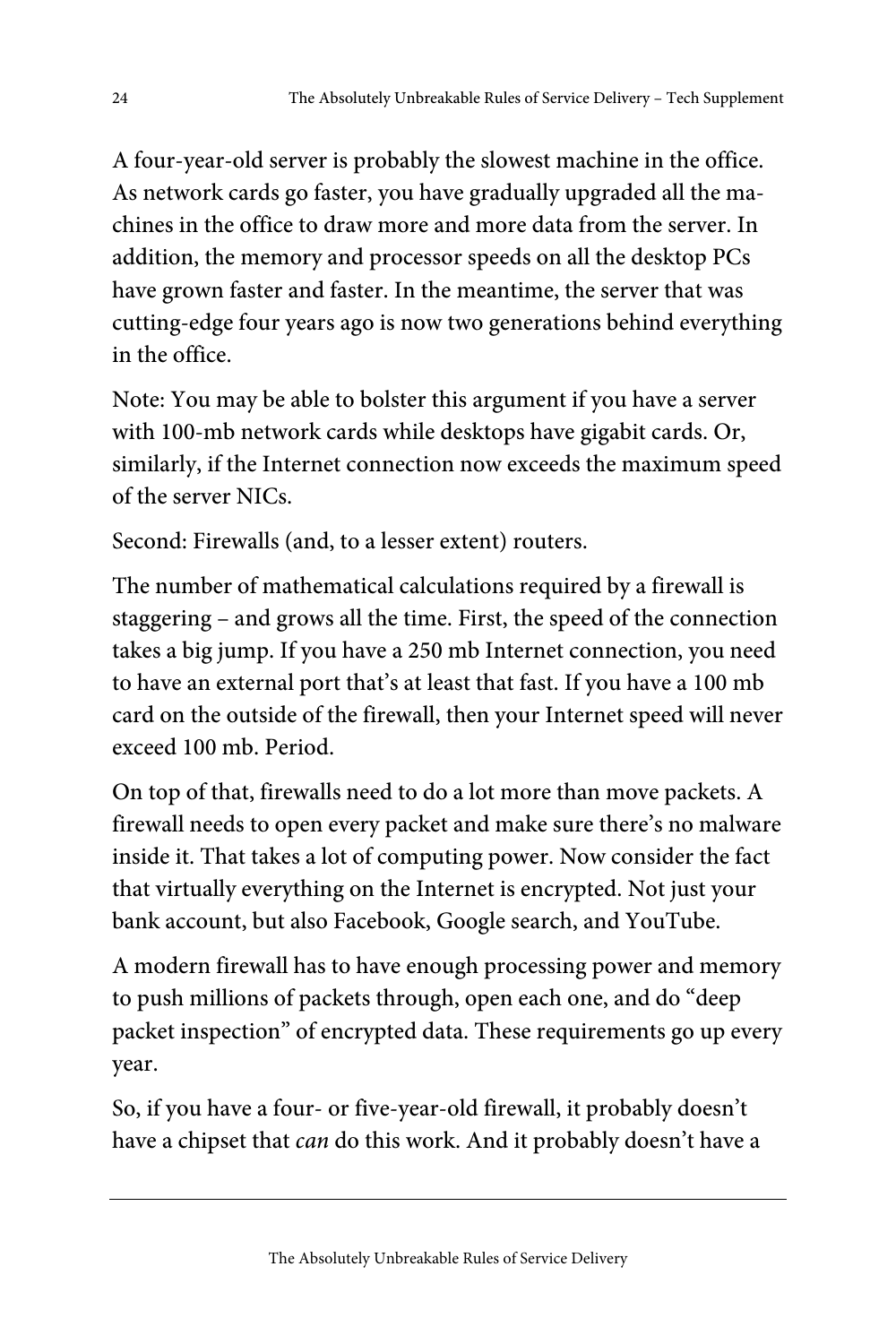fast-enough processor or enough memory either. In other words, it has become the chokepoint on your network. And as more and more services are now cloud-based, you have more and more data that has to pass through this chokepoint.

Finally, I would like to encourage you to consider the "as a service" model. Imagine turning over all these headaches to us. For a flat fee, we'll make sure the firewall is up to spec. We'll make sure that processing power is centralized wherever it makes the most sense (inhouse, in a co-location facility, or in the cloud). We'll make sure desktops are performing well and up to date. And so forth.

I can't help myself . . .

Sign right here and we'll take all these headaches off your hands . . .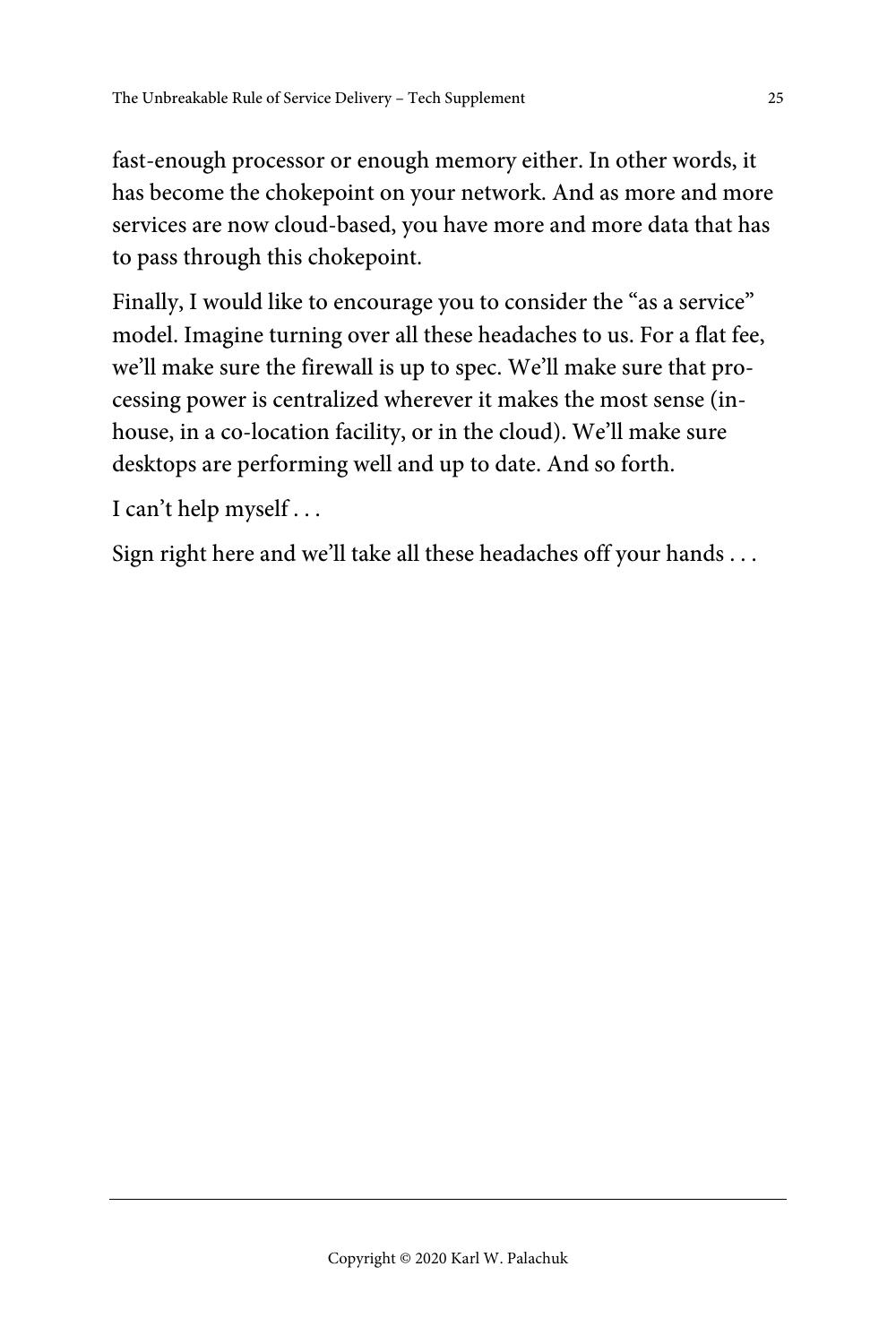## T4. Technicians must work in real time

Add this chapter to your reading of Section VI: Rules for Service Tickets.

What is "Real Time?" Quite simply, it means that technicians document everything as they go along. There are a couple of hard rules here, and an associated policy.

The first hard rule is that a technician will move a ticket to the In Progress status when they start working on a ticket. The associated policy is that each technician can only have one ticket In Progress at a time. So, for example, the service manager should never see more tickets In Progress than there are technicians at work today.

The second hard rule is that all notes and time entries must be entered into the ticket when the technician stops working on the ticket. Note: This is true whether the ticket is Completed or not! If a technician goes to lunch, sets a test to be run, or is waiting on a call from a vendor, they need to put notes in the ticket and move it to an appropriate status other than In Progress.

There are two primary reasons for this requirement. One is important; the other is extremely important. The important reason is that the service board should always represent reality. For example, if a client calls and says, "I thought Karl was going to be here today to set up the conference room TV," the service manager (or office manager, for that matter) can look at the ticket and know whether Karl is on the way, working on the ticket now, or has already completed the job.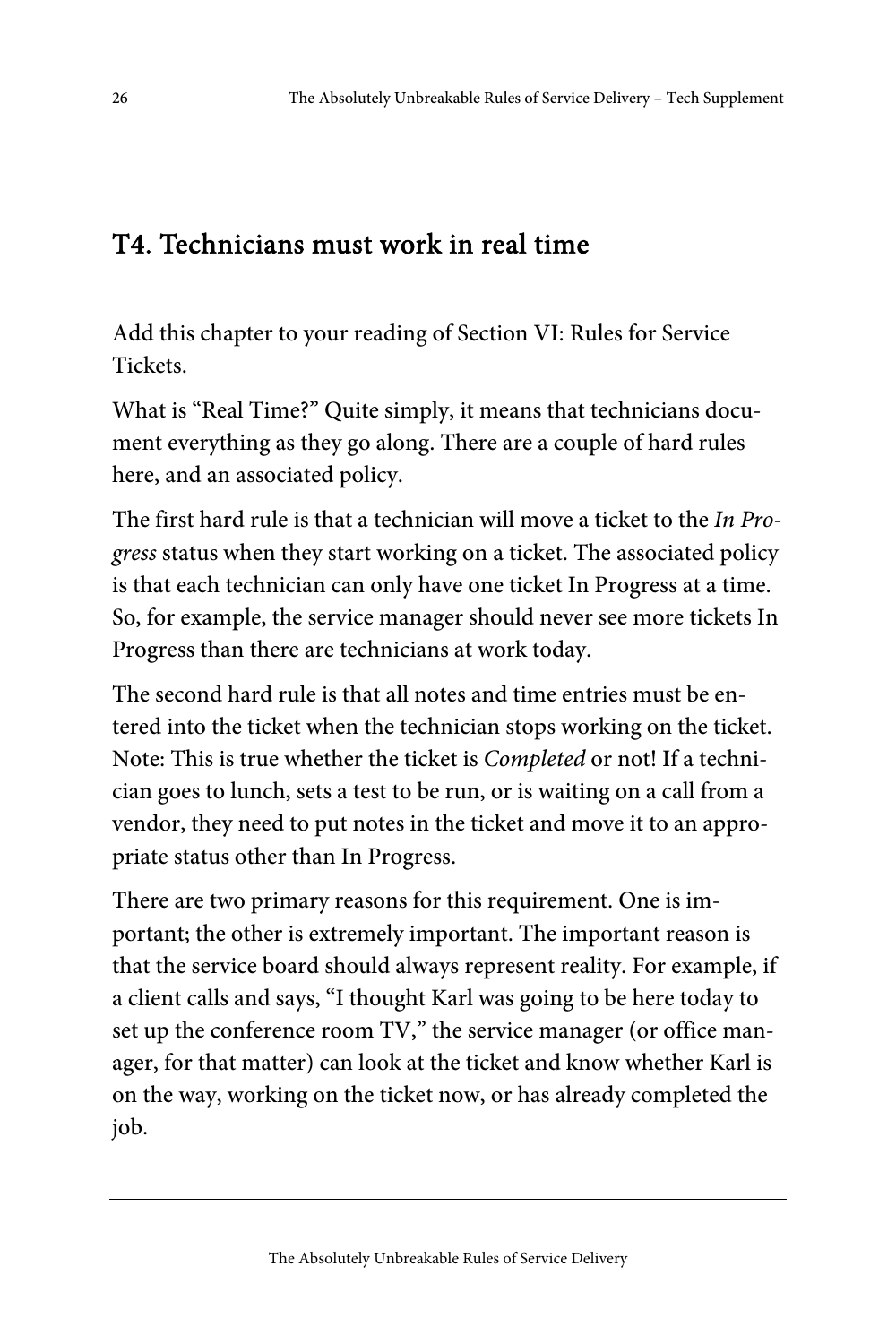Note: It's a separate discussion of why Karl did not check in with the client upon leaving.

Where are each of your technicians right now, and what are they working on? That information should be immediately available in the ticketing system. This helps the service manager assign "next" tickets if necessary and be fully informed if clients call. If you choose to let the ticketing system track time automatically (not a best practice, in my opinion), then this policy will also keep those numbers as accurate as possible.

The extremely important reason for this policy is that it ensures that notes and time entries are up to date – up to the minute! Whether a ticket is closed or simply put in another status (e.g., waiting on parts, ready to work), the tech should put in notes about what was done up to that point. And the tech should enter the time worked on the ticket.

I am a big believer that you should track all the time in your business (see Chapter 30). This allows you to do wonderful things like determine tech utilization/billability, client profitability, etc. It also allows you to base your payroll on the time cards inside the PSA.

When employees track all of their time (8:00 AM to 5:00 PM) with no gaps and no overlaps, then you can determine exactly how much was spent on administrative work (e.g., meetings), service delivery, and personal time off. In this way, both external time (client facing) and internal time (for payroll) are visible in the PSA.

And the "real time" piece of this is most important because it's the only way to guarantee accuracy. There are only three ways to keep track of what you've done in a day. You might create a poster for this one: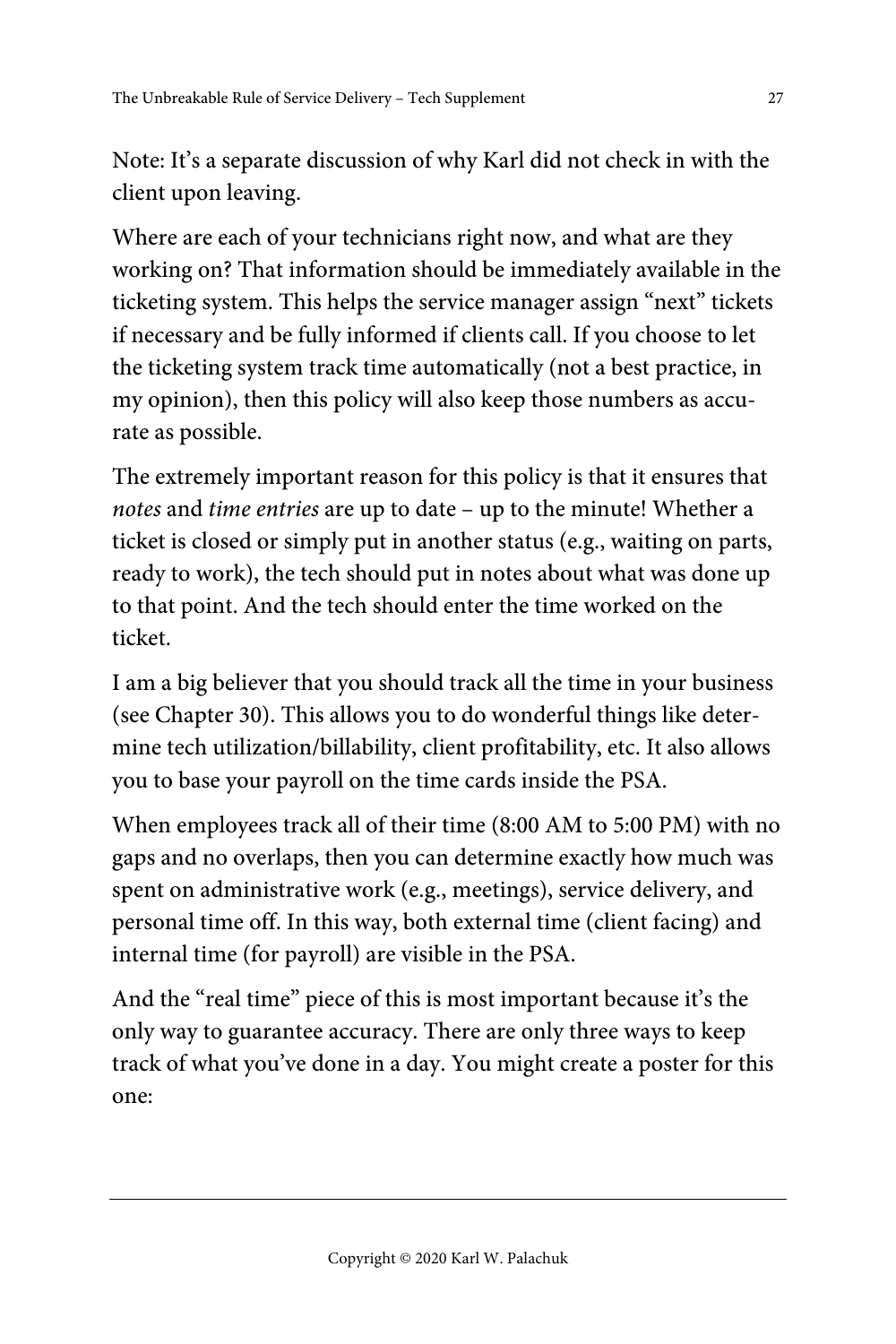# Take perfect notes, Have perfect recall, or Work in real time.

Technicians are not likely to take notes as they work, although I have seen it happen. Even if they do, it will be on some other device. It might be paper and pencil, cell phone notes, tablet, or laptop. But even then, these notes will need to be copied to the ticketing system. In my opinion, this adds an unnecessary step, takes additional time, and leaves room for error (such as forgetting to transfer notes).

No one has perfect recall. Seriously. Don't argue about this.

Luckily, technicians only have to do two things to make this procedure work perfectly. They need to move the ticket status to In Progress as soon as they start working on a ticket. And they need to put their notes and time into the ticket when they stop working on it.

That's it.

One trick we use to teach technicians to work in real time is to require a specific phrase at the end of each time entry. For us, the phrase was, "Documented work." Internally, to technicians and the service manager, that phrase means that a technician has verified the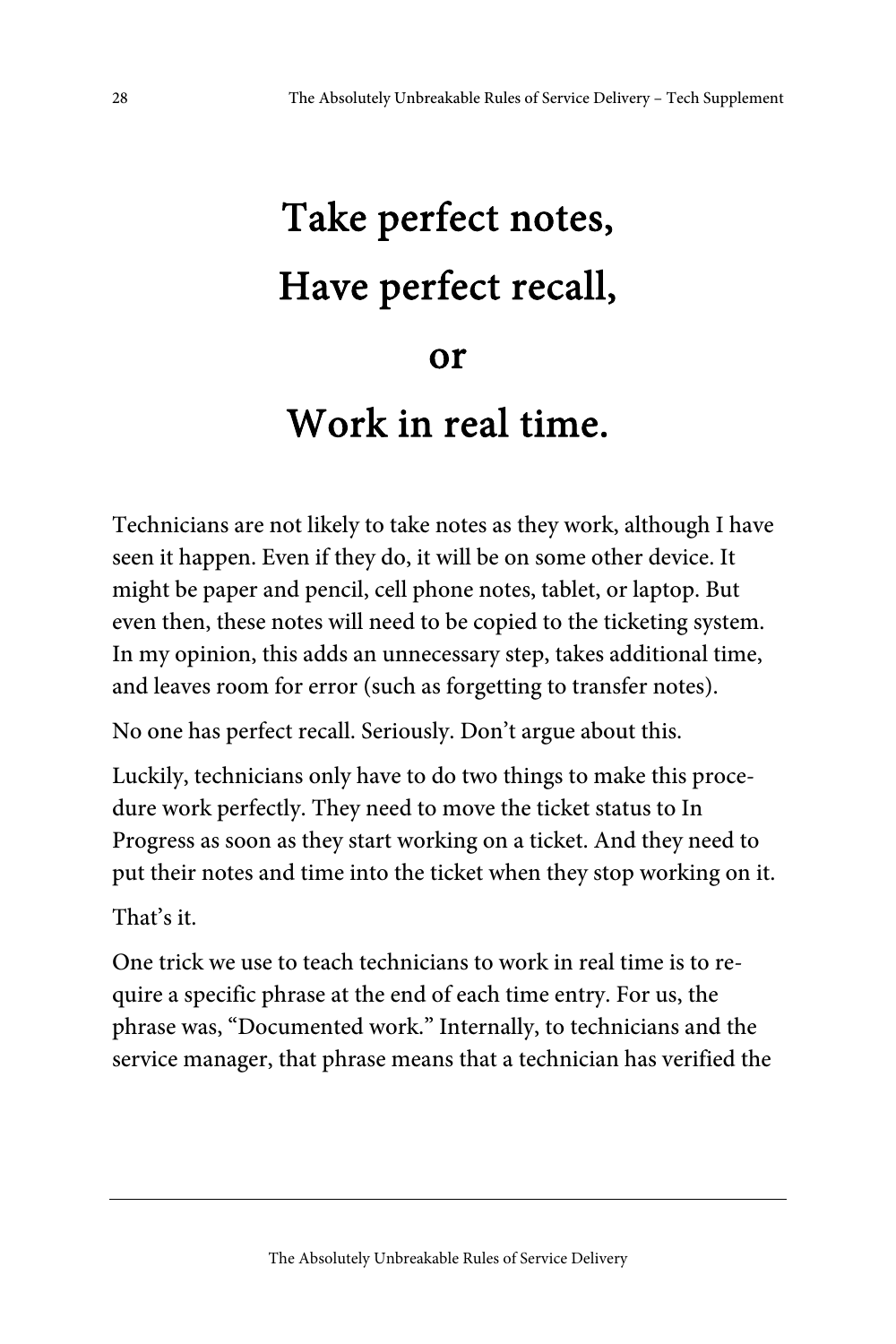(updated) ticket status, entered time into the system, and entered relevant notes. Externally, clients simply see a note that the work was documented.

While there are advantages to the service manager in the middle of the day, the real benefit of this policy is that

Here's one final tip to help technicians work in real time. Have an administrative assistant check all of the time cards for the previous day. All they have to look for is:

- Total hours should be whatever the tech is scheduled for
- No gaps
- No overlaps

If there are problems, the admin rejects the time card and asks the technician to submit a corrected time card. The result: You have tracked all time for that technician (at least for one day).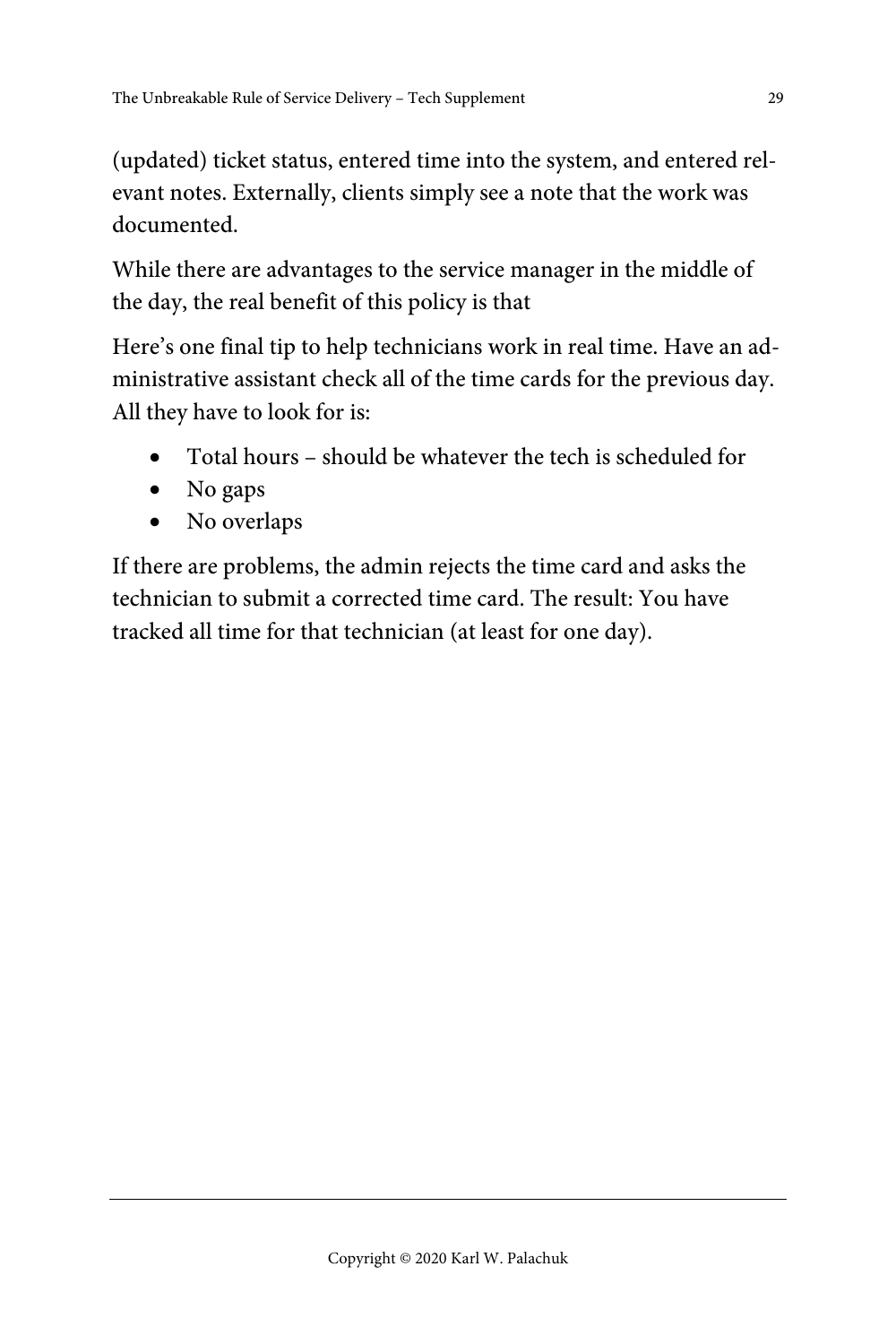## T5. Use a TSR Log (Troubleshooting and Repair)

The TSR Log is an extremely valuable tool for tracking issues, working with tech support from vendors, and documenting your work. We use a TSR Log whenever we build a server, when we call any vendor, and when a tech has worked on any issue for more than 30 minutes without making progress.

For newer technicians, we might require a TSR Log for any issue that causes more than 15 minutes work without progress.

In addition to being a GREAT documentation tool, the TSR Log is a great way to learn troubleshooting. It forces the user into thinking rigorously and documenting in such a way that you can effectively seek assistance from your co-workers or "tech support" on the other end of the phone.

By now I hope you've read Chapter Ten: *Know What You Know*. One of the important tools you have to help in this endeavor is the TSR Log.

With a TSR Log, you can state very clearly what you've tried and what the results were. You can make a change and then undo it with confidence because you have a map of where you've been. This is perfect for working with a manager, another technician, or a vendor.

I have included sample TSR logs in The Network Migration Workbook, and in the Managed Services Operations Manual. It's also available to download within the Small Biz Thoughts Technology Community (www.smallbizthoughts.org).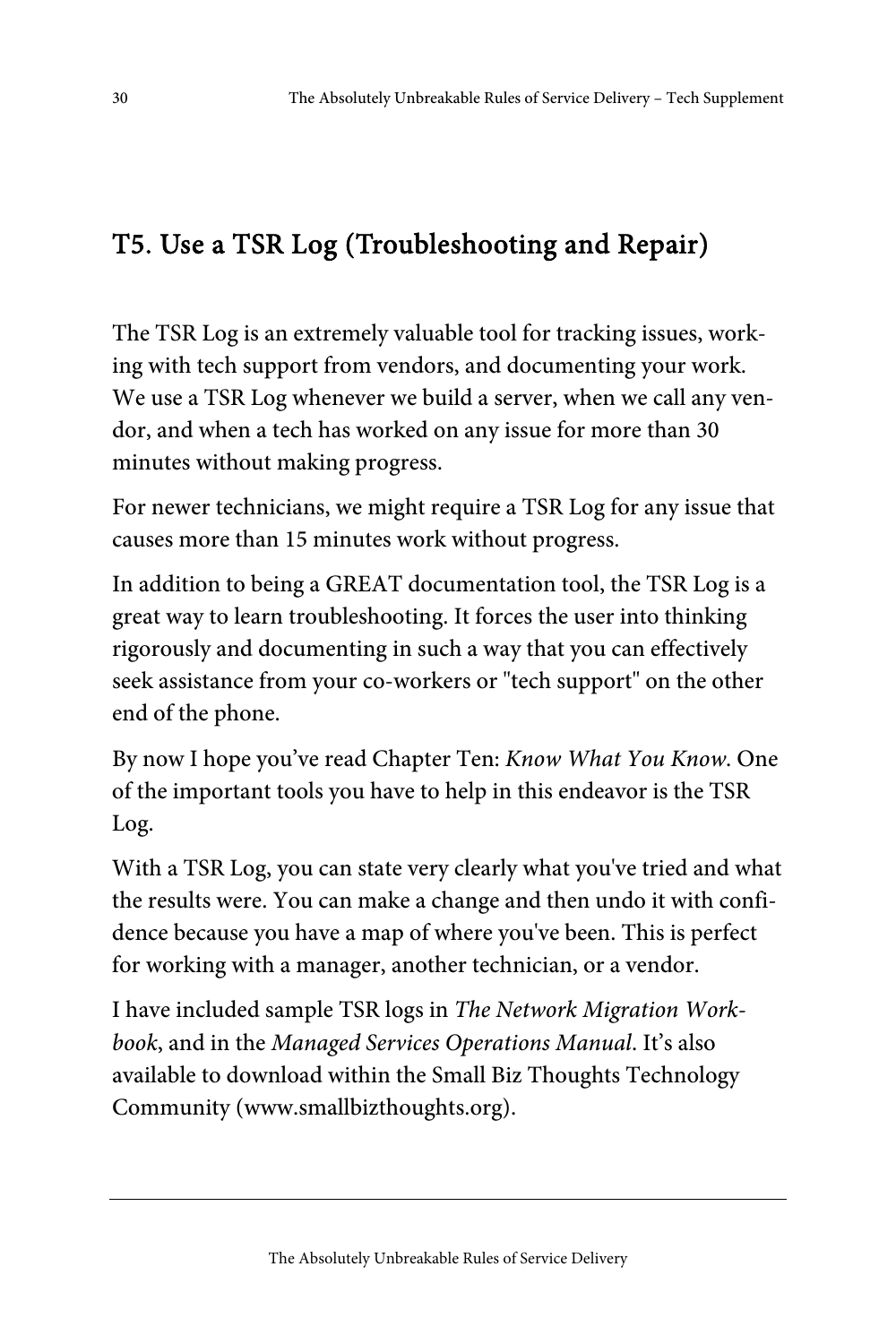Other than the cover sheet information (client, machine, issue, etc.), it is very straight forward. It's basically a series of lines with a date/time stamp on each line. This is so you can take elaborate notes and track the exact order of what you did.

Thus, as you're building a server or troubleshooting any problem, you have "perfect" notes (see the previous chapter). If anything goes wrong, you'll be able to document exactly what happened and where it happened in the process. This is very handy if you find yourself rebuilding that server from scratch someday. You're going to hit the same snag and it will be very handy to have quick access to the solution.

A TSR Log helps you keep very accurate information about how long it actually takes to build a server. This number will change over time as you gain experience and Microsoft releases updates. But even though this is a bit of a moving target, the more accurate your information, the more profitable you can make your next migration! (This is true because your time estimates will be more accurate.)

Creating a blank TSR Log sheet is easy. But it can be difficult to get everyone on your team to go along with the policy to use it. Over time, you need to support one another by asking "Did you have a TSR Log?" For us, this is important enough to impact quarterly reviews. If the service manager asks to see a TSR Log and there isn't one, that's a potential career-ending incident!

You should post a PDF version of your TSR Log on your company SharePoint site or other cloud storage, so technicians can access it easily. We also require technicians to carry one printed out and ready to go at all times. We require them to use a TSR Log whenever they have been "stuck" on a problem for any amount of time.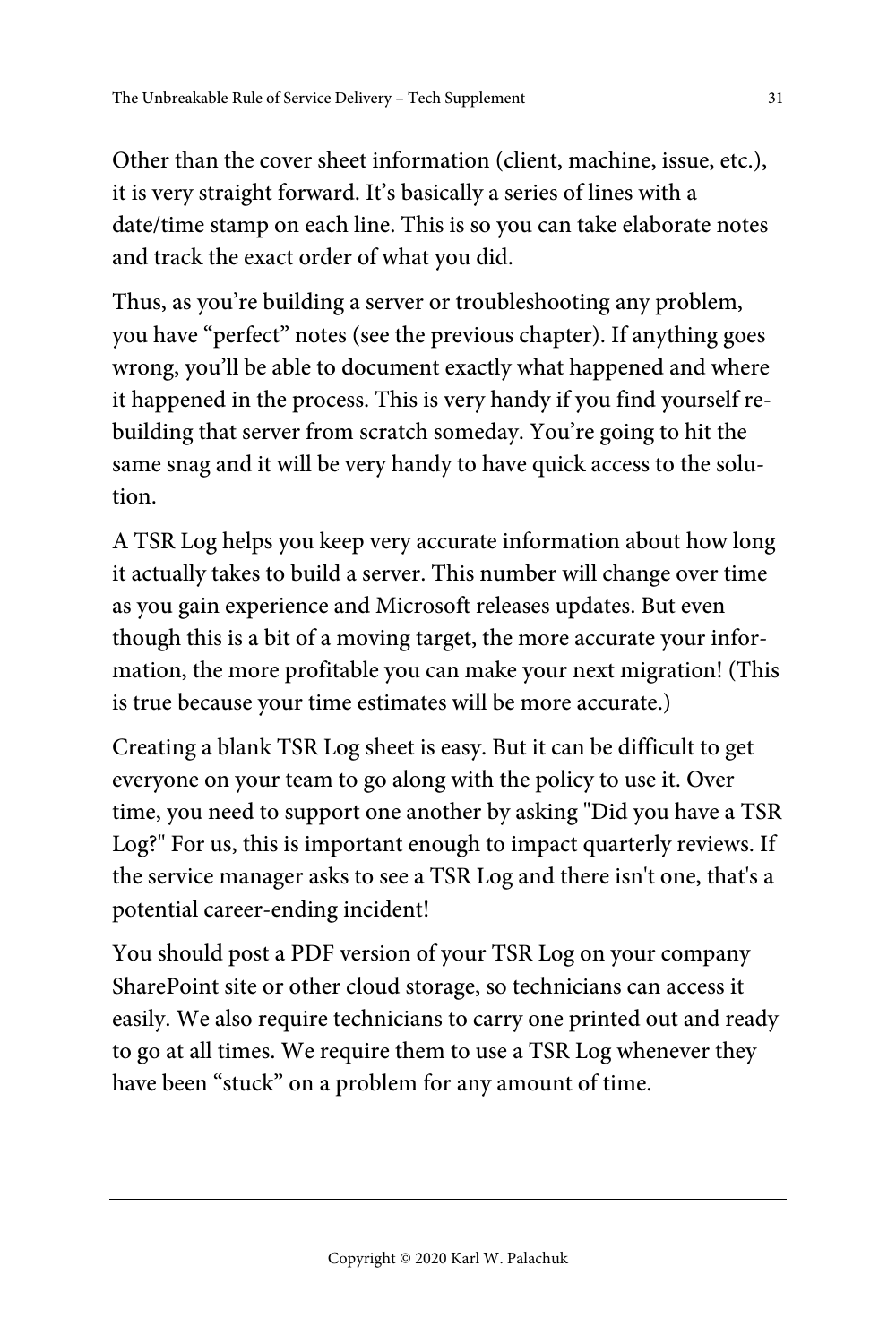To use the TSR Log, you need to simply fill out some key data and then proceed to take notes. There are two "triggers" for taking notes. One is whenever something significant happens. For example, when the server is rebooted, when a change is made, when an error occurs.

The second reason you enter something in the log is simply when you pass a fifteen-minute mark. Never let more than 15 minutes pass without an entry. It might simply be "Setup continued to unpack files." That way you know you didn't simply forget the log. But, more importantly, it will really help you pinpoint when things "go wrong" during an installation, configuration, troubleshooting, etc.

Once you have TSR Logs that have actually been used by technicians to solve problems, you'll need to deal with them properly. That means keeping all related notes together with the TSR Log. If you worked with a vendor to solve a problem, request a copy of their notes by email. This is true of Microsoft, Intel, HP, or anyone else you deal with.

Over time you'll see that your notes are MUCH better than theirs! Attach a copy of those notes to this document.

When the issue is resolved, three-hole punch this document and place it in the Tech Notes section of the Network Documentation Binder, or have an admin scan it into PDF format and store in the appropriate client folder.

In your PSA, annotate any related Service Tickets with a brief description of the problem and final resolution. Then simply refer to this TSR log by log number for full details on the issue.

For migration projects and server builds, you should probably keep a copy of the TSR Log in a file cabinet at your office. You can file by client/date, or simply keep all TSR logs together in one file drawer. Just make sure you can find it if you need it later.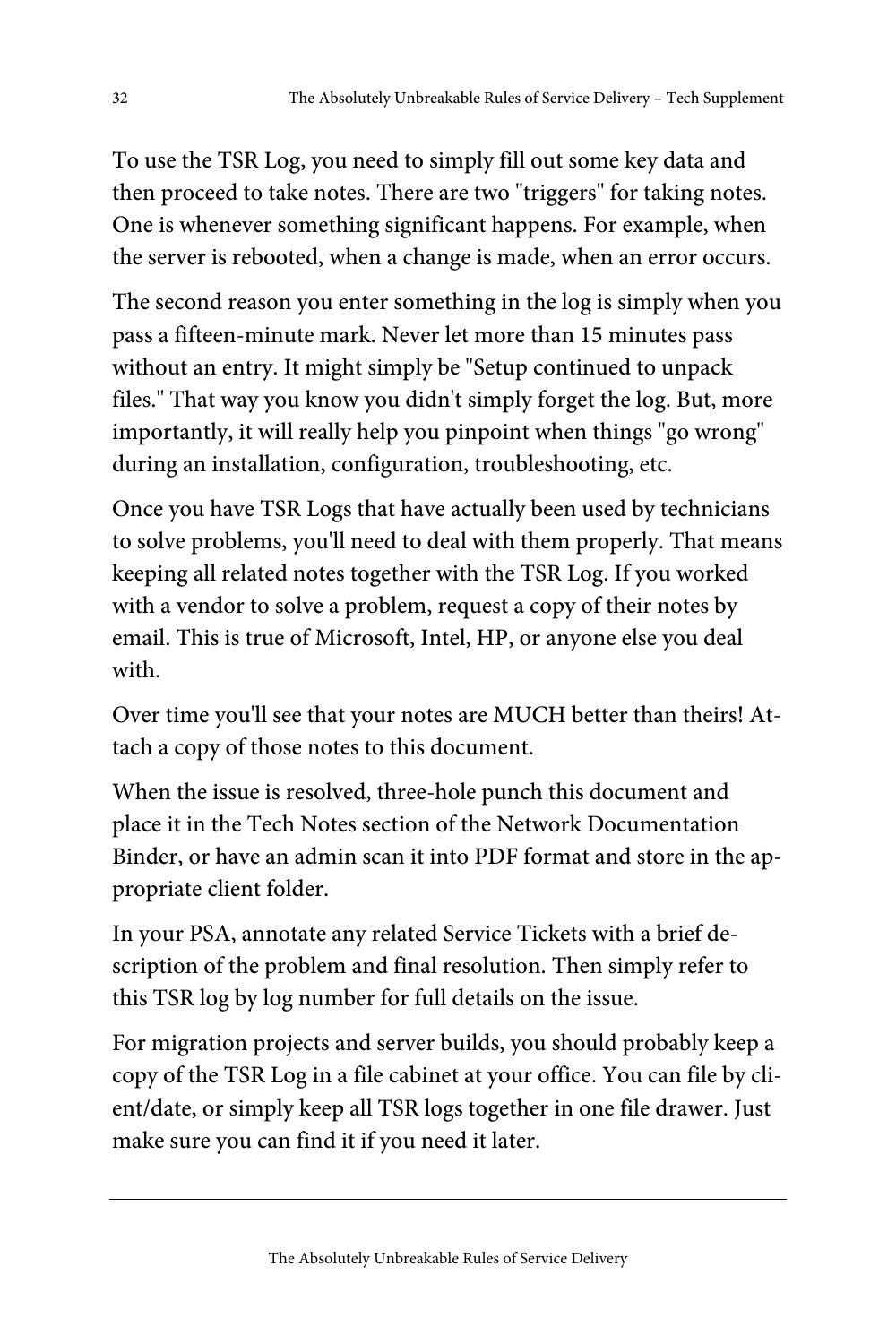If you're not used to TSR Logs, or rigorous note-taking, implementation of this policy might be difficult to execute. But stick with it and everyone on the team will get better at some of the most important things you do.

Remember: Most of your LOST labor comes from re-work and disorganized troubleshooting. TSR Logs can help you address both of those issues.

We all know that computers don't act randomly. They can't. So, when someone says that errors occur "randomly," they can't be correct. There's a pattern or a cause. We just can't see it.

With TSR Logs, we have a good chance of finding the pattern - and solving the problem - a lot faster!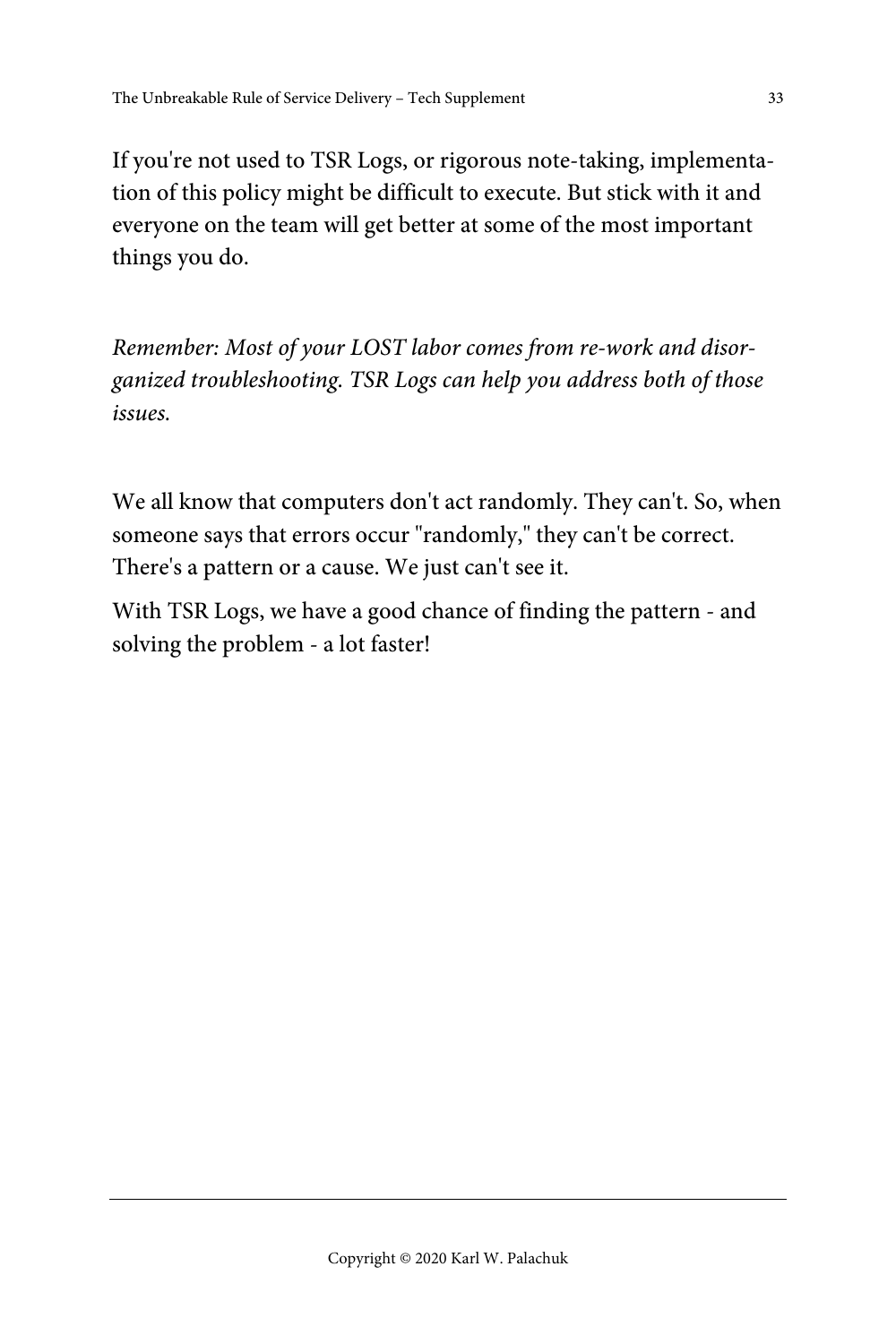## T6. Use a PSA (Professional Services Automation) Tool

You need a ticketing system. But you need more than that: a PSA.

In any industry, we see LOBs – Line of Business applications, such as Dentrix, Yardi, or IMIS. One way or another, these tools are a form of CRM (customer relationship management) tool. In the IT world, we tend to call our systems PSAs.

This is the one tool most specifically designed to help you build a technology consulting business. On top of managing tickets, a PSA will help you manage client information, employee information, and service delivery generally.

A PSA is a program (or service) for keeping track of all information related to your consulting service. This includes most or all of the following:

- Clients
	- Client Contacts
	- Client Technology Configurations
- **Contracts**
- Billing
- Employees
	- Employee Time / Payroll
	- Internal Tasks
- Service Requests / Service Tickets / Cases
- Projects
- Reporting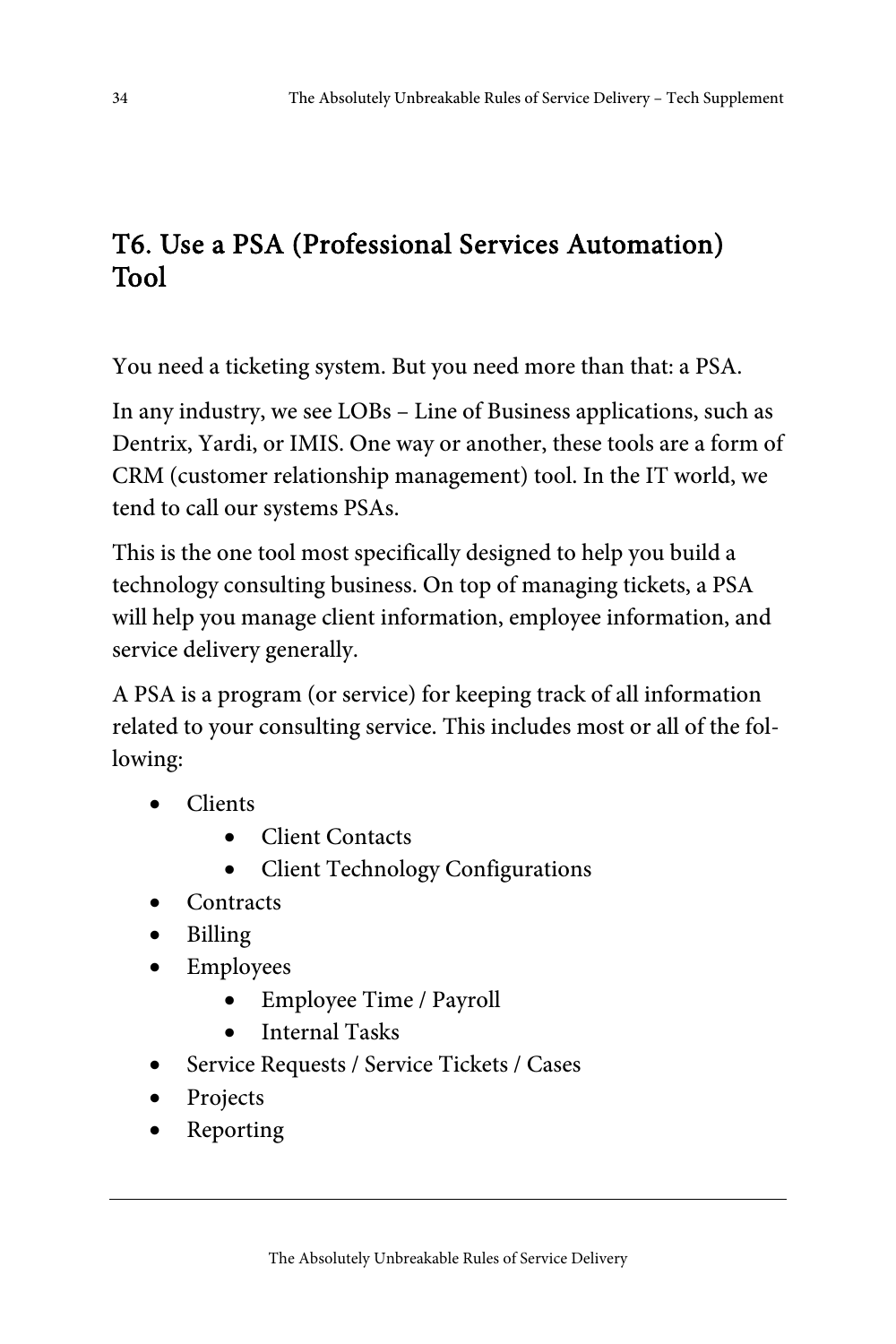- Accounting
- Customer Relationship Management (CRM) / Sales
- . . . and more.

The Service Board is a subset of the PSA. When you look through my 4-volume set of books on SOPs (The Managed Services Operations Manual), you'll find excruciating detail about all the things you should be doing inside your PSA. As you can guess from the list above, this includes:

- Tracking your employees
	- . . . and all their activities
	- . . . and their billable time (and non-billable time)
- Tracking your clients
	- . . . and all your interactions with them
	- ... and all their technology/computer systems
- Tracking all the work you need to do
	- . . . internally and externally
- Tracking all your contracts
- Tracking all your sales
- Connecting to all the other tools and services you use to run your business
- Reporting all of the above
- . . . and more.

#### Choosing Your PSA

No matter how large or small your consulting business is, you should have a system for tracking all this stuff. A PSA designed for your business is a great investment.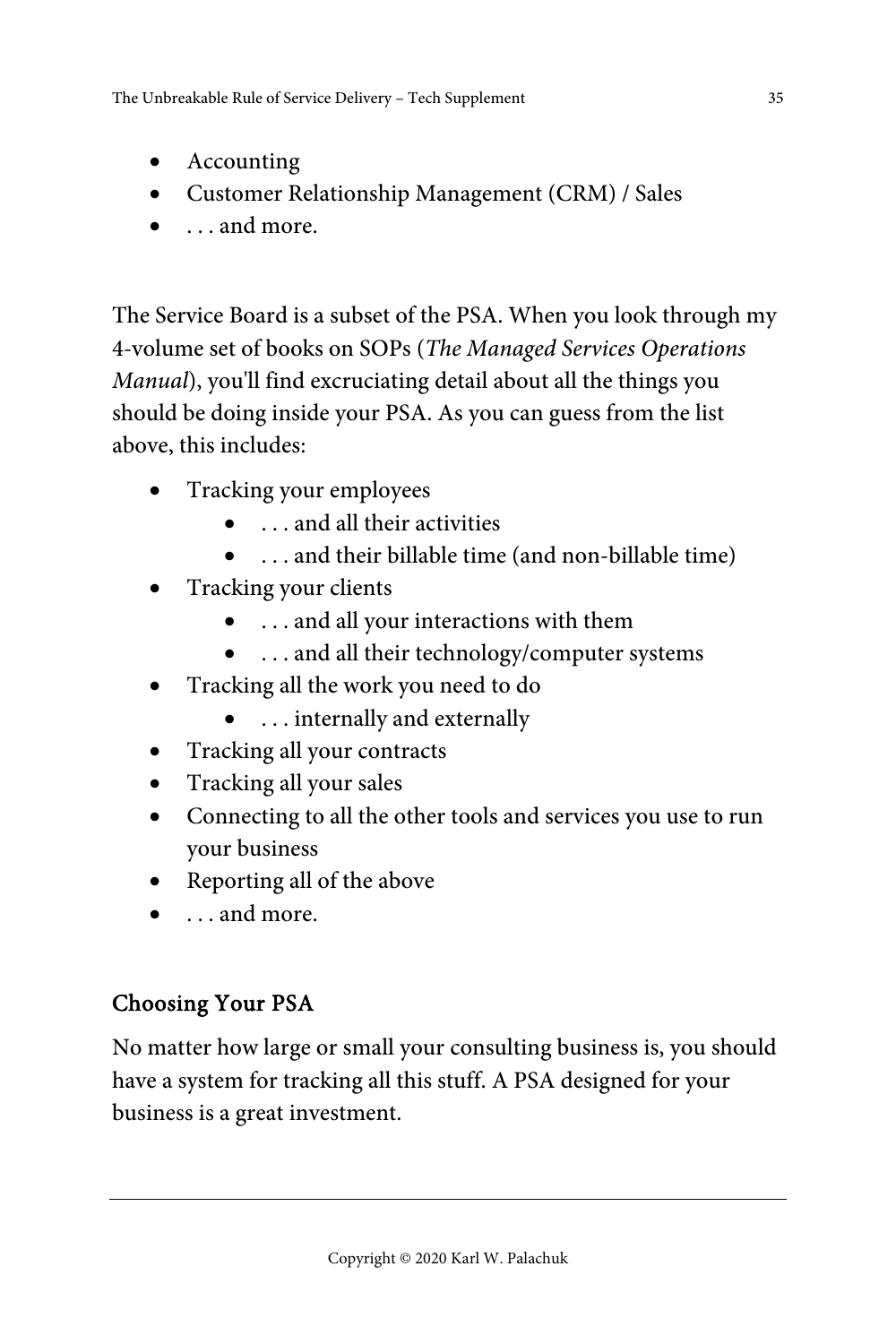Today there are literally dozens of systems you can use to run your business. The "800 Pound Gorillas" are Autotask (Datto) and ConnectWise.

Some other contenders include TigerPaw, SolarWinds, Atera, Ninja, and Kaseya. And, of course, you can use a wide variety of CRM products that are not necessarily intended for the IT industry.

I encourage you to look at several options and and determine which is best for your company. You should also talk to other IT professionals and see what they are using.

Among the dozens of tools available for running your business, you will find that they each have a different subset of features. You need to make sure that the one you pick is not missing significant features. They might be excellent at managing the help desk, for example, but don't integrate with QuickBooks or Sage. Or they are primarily a CRM (customer relationship management) tool and don't integrate contract management or employee time tracking.

When you talk to successful IT service providers, you'll see that they almost universally use the PSA for almost every aspect of running their business.

And by the way, don't worry about making a mistake. Your business will be much better off as soon as you invest in any PSA and begin using it to run your business! You can change brands. I have, more than once.

#### Use Your PSA's Knowledgebase

This advice is almost to the level of being an unbreakable rule. Generally speaking, you need to have some kind of master knowledgebase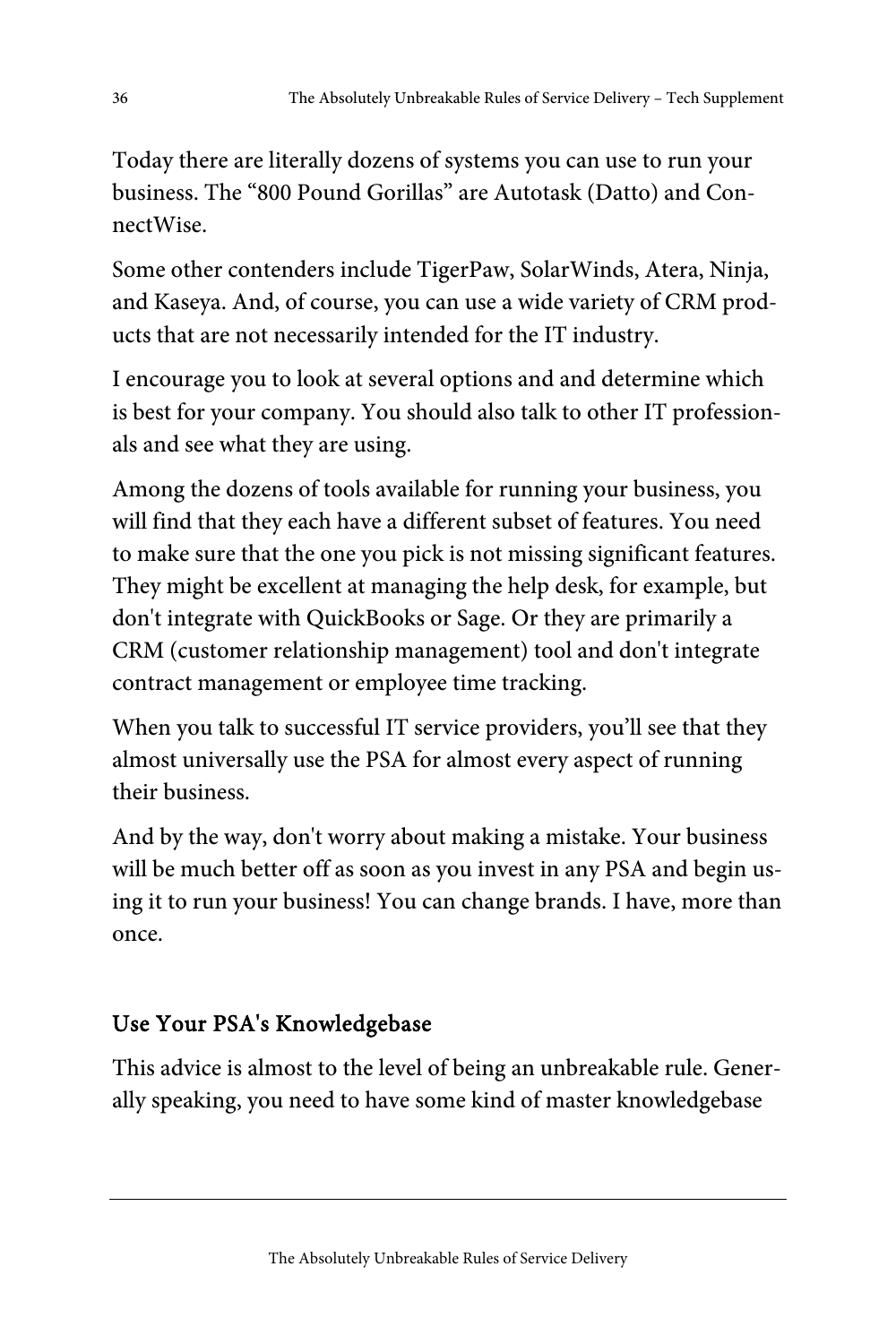where your employees can find all the information they need about clients, documentation, procedures, etc.

You can buy a separate produce for this (e.g., IT Glue, Liongard, or PassPortal). Or you can use a more generic platform such as Share-Point or even the files and folders within your cloud storage. But, fi you use a PSA, remember that it already has a documentation system built in.

There are two competing "truths" when it comes to databases like this. First, you should only track things that you will actually run a report on. Don't waste your time putting useless information in the system. Second, if you ever decide to run a report, you need to already have the information in the system. As Homer Simpson would say: "Doh!"

Luckily, there are some core things you just have to put in the system, or let the RMM put in for you. This includes basic client contact information as well as all the device configurations. You don't need to over-document, but it's very handy to know if you're looking at an HP desktop or an Apple laptop.

If you keep excellent notes inside your ticketing system, then you'll have lots of good documentation there. But most PSAs aren't very good at digging through old tickets to find something. But they are good at digging through the built-in knowledgebase that ships with the PSA.

You need to decide which information you wish to enter and keep. You need to document this list as a standard operating procedure, and you need to train your technicians to track these things.

Make your PSA as usable as possible!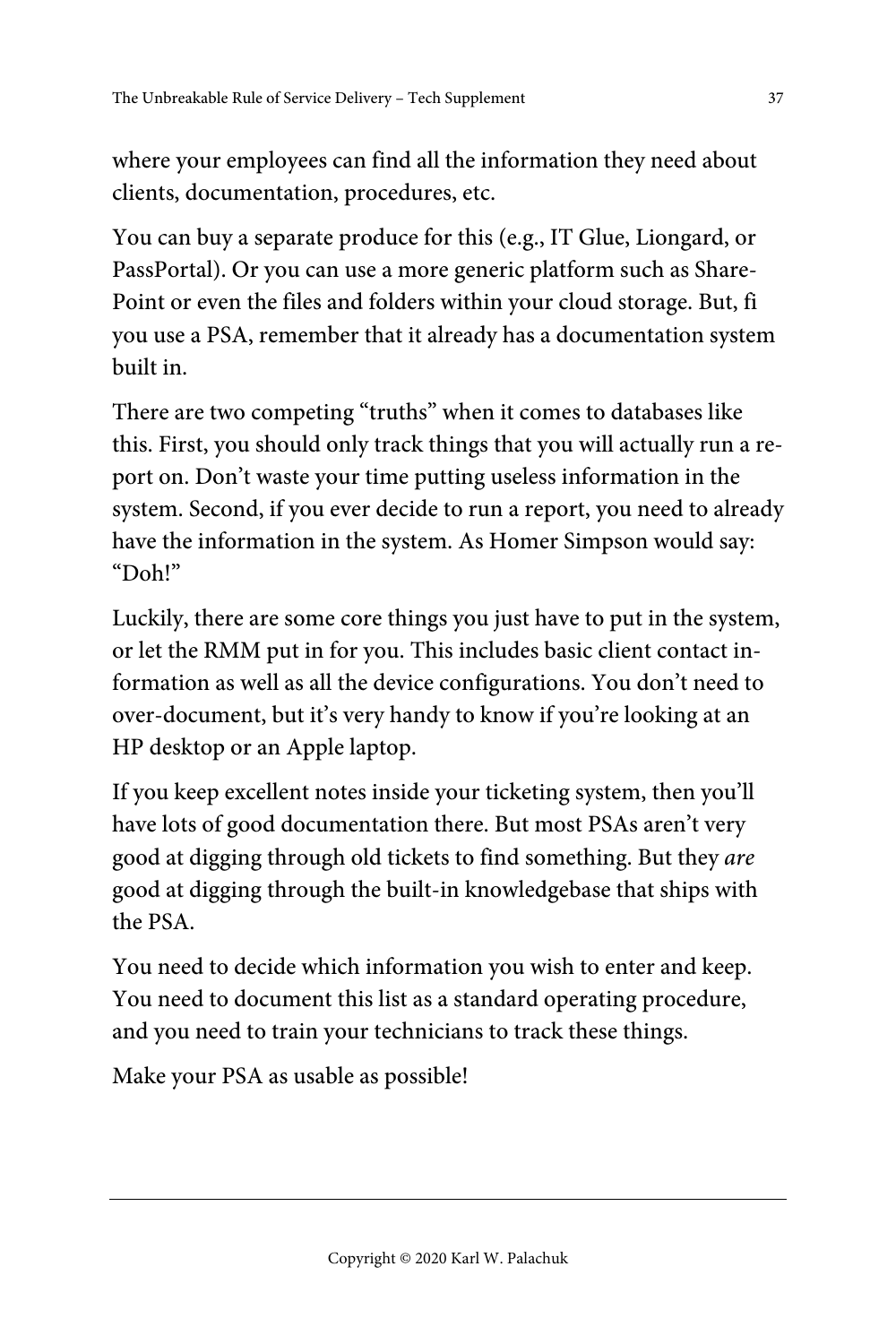

## Other Resources from Small Biz Thoughts

Please Check Out Our Web Sites:

#### www.SmallBizThoughts.org

This is our worldwide Community of IT service providers. The Community site includes all of Karl's books (including those out of print) in PDF format. Many are also available in Kindle, epub, and audio formats.

In addition to books, the site contains white papers, recorded seminars, checklists, SOPs, roadmaps for improving your business, audio programs, videos, Excel spreadsheets, workbooks, and much more. Each year we add more training and other resources exclusively for Community members.

#### https://store.smallbizthoughts.com

This is our primary site for books on technical topics, managed services, running your business, and more. Includes all of Karl's "current" books as well as resources from many others.